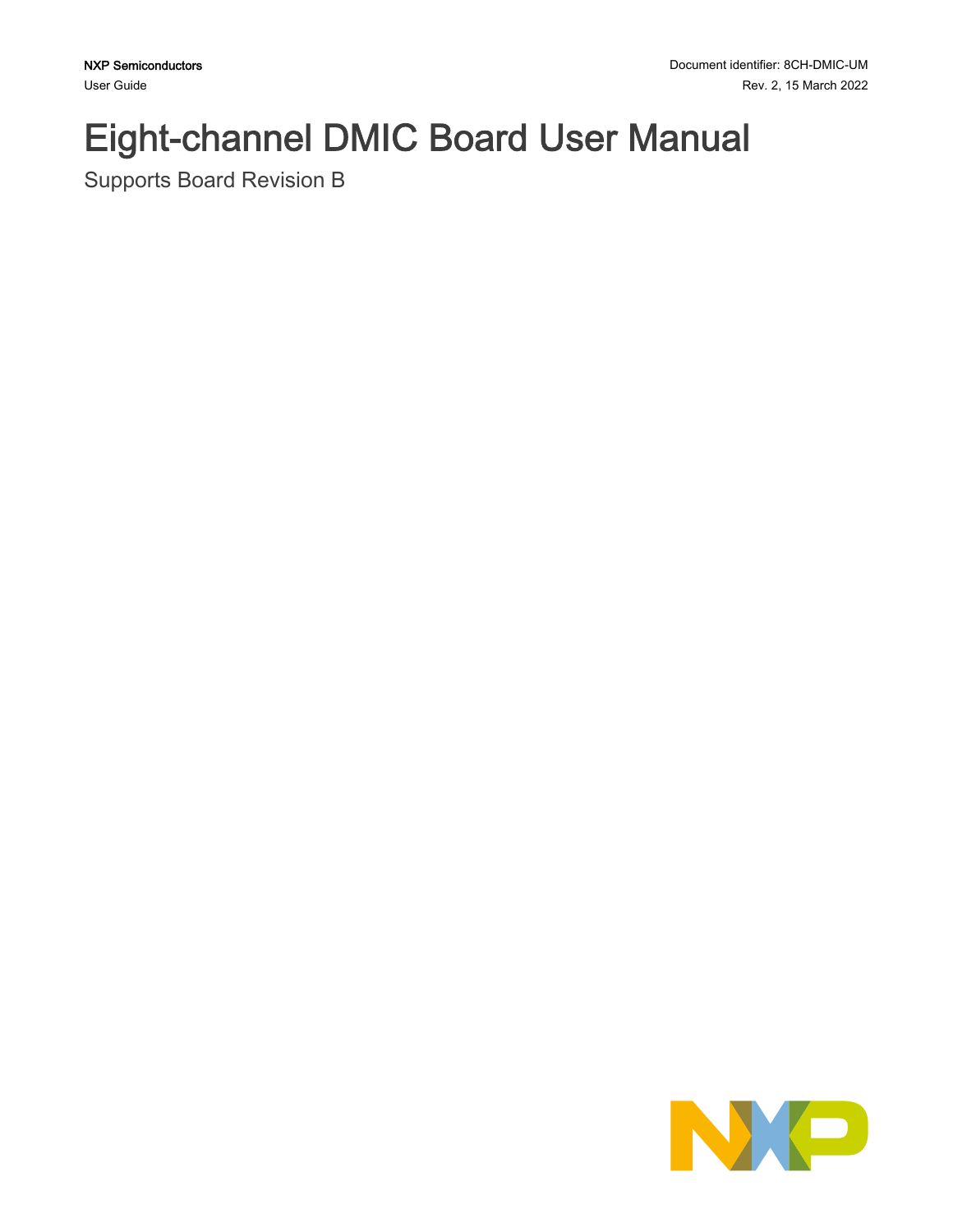# **Contents**

|--|--|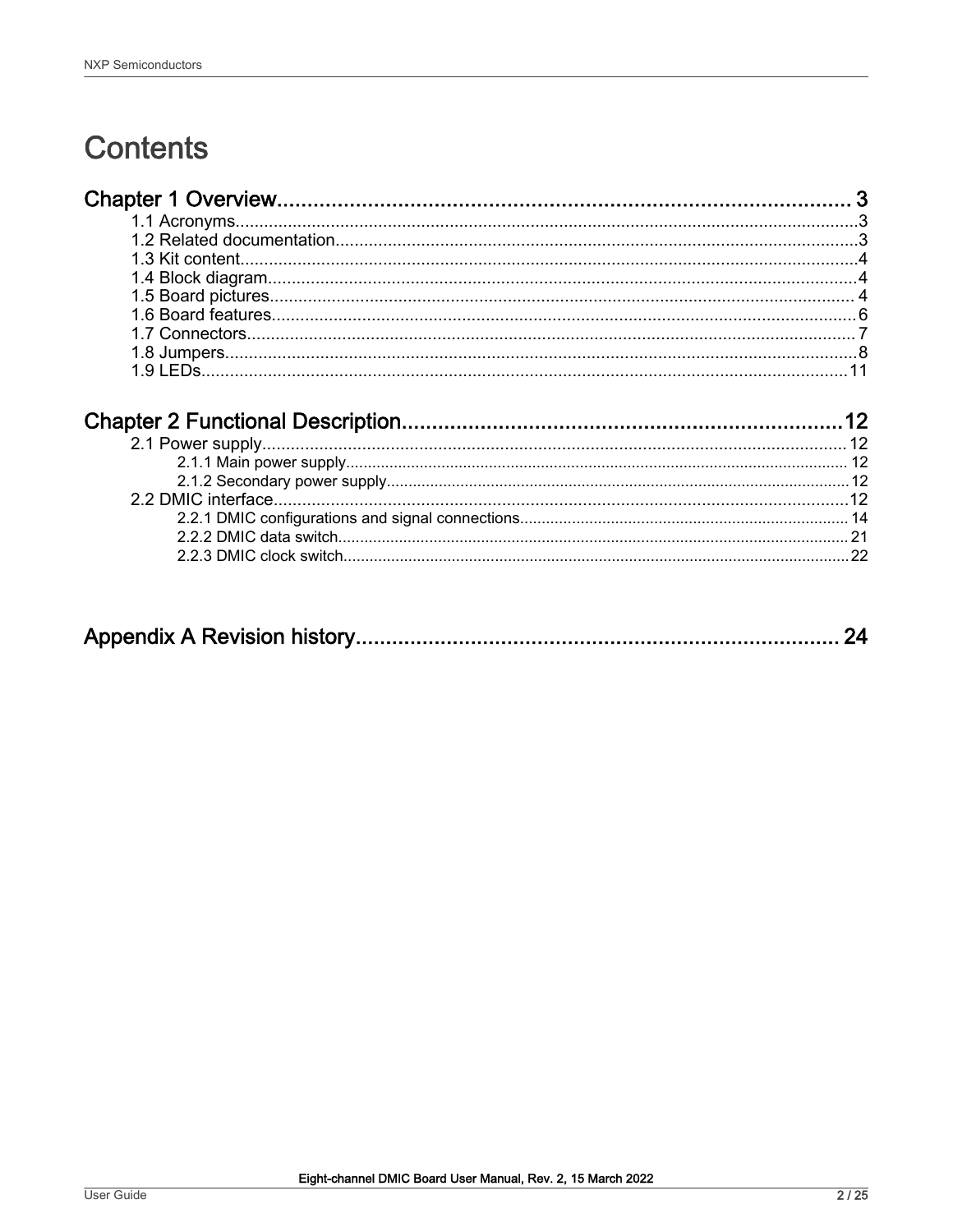# <span id="page-2-0"></span>Chapter 1 **Overview**

The eight-channel DMIC plug-in board (8CH-DMIC) provides a single, a double, a triple, a quad, a hexagonal, a hexagonal (with center mic), and an octal digital microphone (DMIC) solution. The plug-in board can be used with selected EVKs, such as MIMXRT685-EVK, MIMXRT685-AUD-EVK, and MIMXRT595-EVK (I2C LED control may not be supported on all boards).

This document provides the detail about the 11 DMICs and their configurations, jumpers, LEDs, switches, and other interfaces available on the board.

Example programs for use of the 8CH-DMIC board can be found in the MCUXpresso SDK software for the EVK being used (see <https://mcuxpresso.nxp.com> or download the SDK directly from within MCUXpresso IDE).

# 1.1 Acronyms

The following table describes the acronyms and abbreviations used in this document.

| Term        | <b>Definition</b>                           |
|-------------|---------------------------------------------|
| <b>ADC</b>  | Analog to digital converter                 |
| CPU         | Central processing unit                     |
| <b>DMIC</b> | Digital microphone                          |
| <b>GPIO</b> | General-purpose input/output                |
| <b>LED</b>  | Light emitting diode                        |
| <b>MCU</b>  | Microcontroller unit                        |
| <b>PCB</b>  | Printed circuit board                       |
| <b>RF</b>   | Radio frequency                             |
| <b>SMA</b>  | Subminiature version a connector            |
| <b>SPI</b>  | Serial peripheral interface                 |
| <b>UART</b> | Universal asynchronous receiver transmitter |

#### Table 1. Acronyms and Abbreviations

# 1.2 Related documentation

The table below lists and explains the additional documents and resources that you can refer to for more information on 8-CH DMIC board. Some of the documents listed below may be available only under a non-disclosure agreement (NDA). To request access to these documents, contact your local field applications engineer (FAE) or sales representative.

|  |  |  |  | Table 2. Related documentation |
|--|--|--|--|--------------------------------|
|--|--|--|--|--------------------------------|

| <b>Document</b>                            | <b>Description</b>                                                                                                      | Link/How to access                     |
|--------------------------------------------|-------------------------------------------------------------------------------------------------------------------------|----------------------------------------|
| i.MX RT685 Evaluation Board User<br>Manual | It describes the board layout and<br>settings, and also different interfaces<br>and peripherals available on the board. | <b>UM11159</b>                         |
| MIMXRT685-AUD-EVK Board User<br>Manual     | This document provides detailed<br>information about the MIMXRT685-                                                     | Contact NXP FAE / sales representative |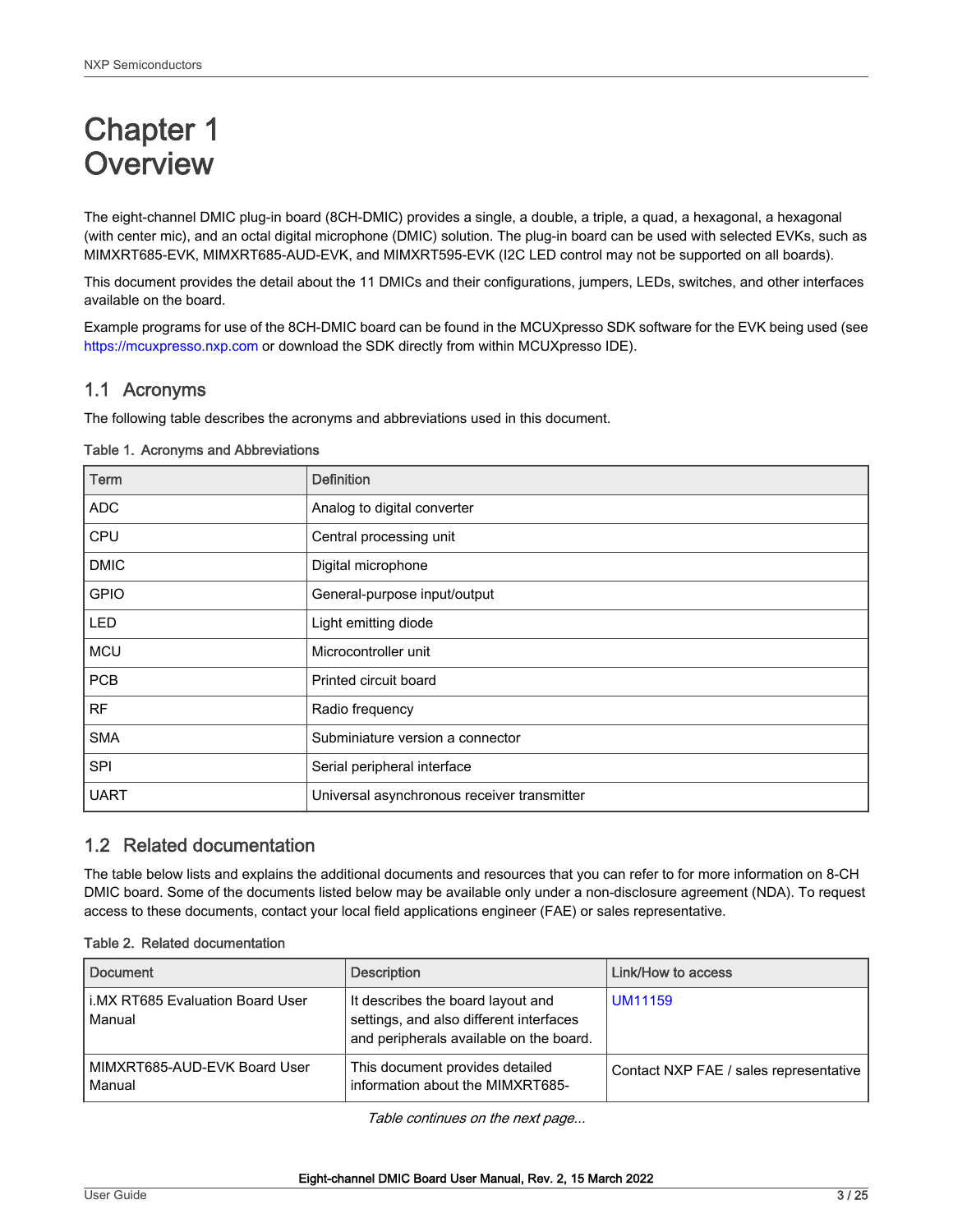#### <span id="page-3-0"></span>Table 2. Related documentation (continued)

| Document | <b>Description</b>                                                                       | Link/How to access |
|----------|------------------------------------------------------------------------------------------|--------------------|
|          | AUD-EVK board interfaces, power<br>supplies, clocks, push buttons, jumpers,<br>and LEDs. |                    |

# 1.3 Kit content

The table below describes the items included in the 8-CH DMIC board kit.

#### Table 3. Kit contents

| Item                    | Quantity |
|-------------------------|----------|
| Board hardware assembly |          |

# 1.4 Block diagram

The figure below describes the 8-CH DMIC block diagram.



# 1.5 Board pictures

The figure below shows the top side of the board, and highlights the jumpers and LEDs available on the board.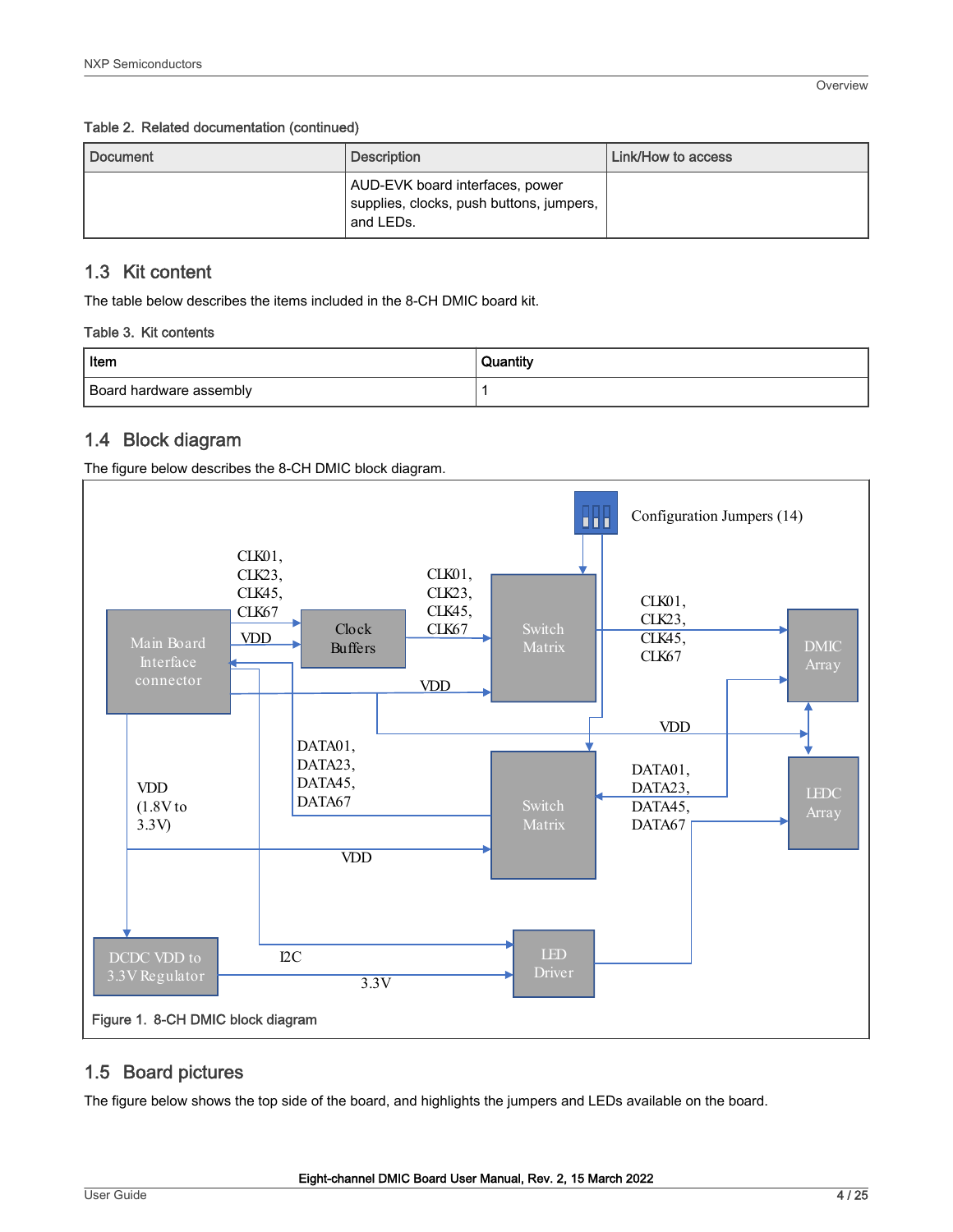

The figure below shows the bottom side of the board, and highlights the interface connector.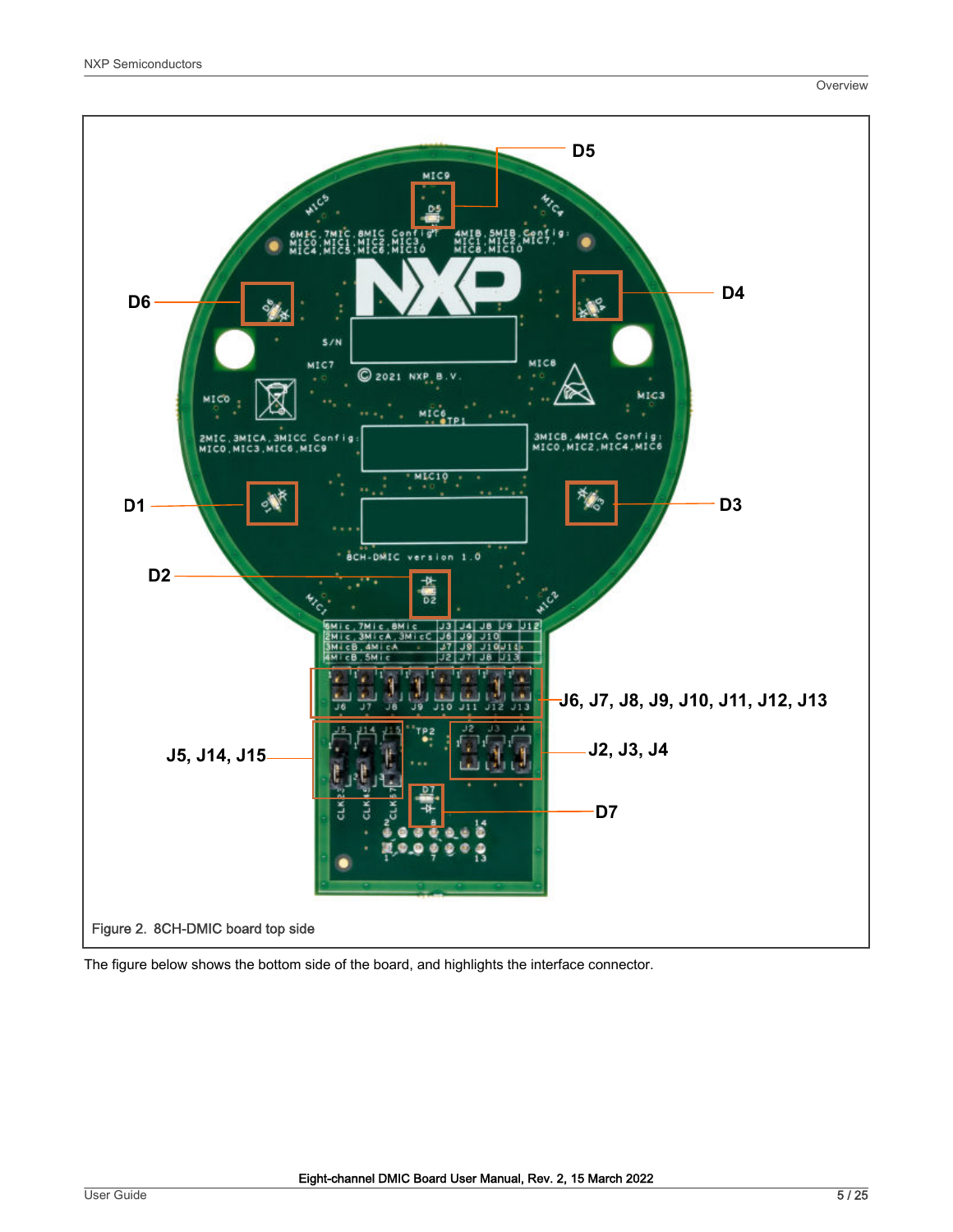<span id="page-5-0"></span>

# 1.6 Board features

The table below describes the DMIC board features.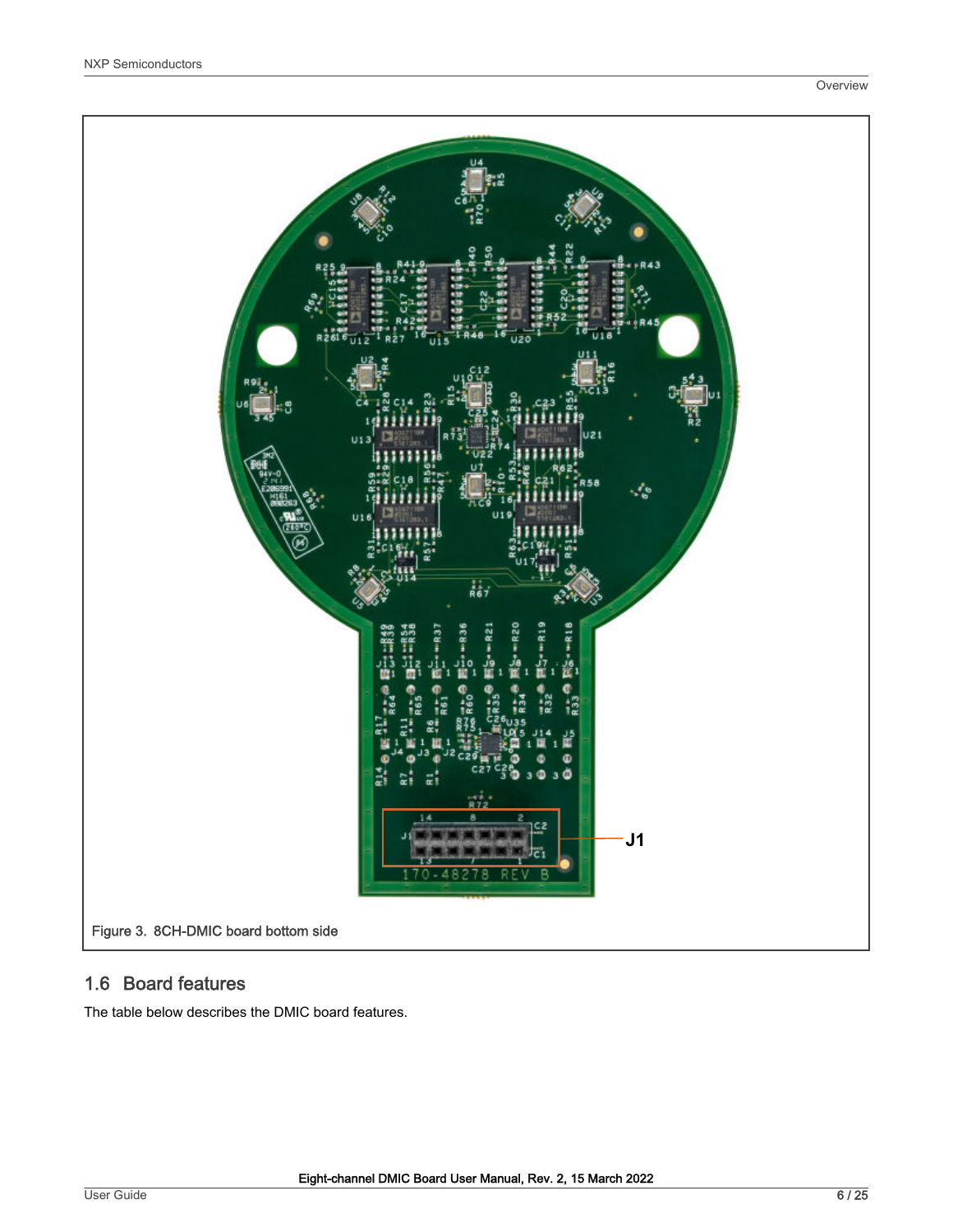#### <span id="page-6-0"></span>Table 4. Main features

| <b>Board feature</b>        | Processor feature used                         | <b>Description</b>                                                                                                                                                                                                       |
|-----------------------------|------------------------------------------------|--------------------------------------------------------------------------------------------------------------------------------------------------------------------------------------------------------------------------|
| Interfacing with Main board |                                                | 14-pin connector used for DMIC board connection with the<br>main board                                                                                                                                                   |
| Power                       | Input power ranges from 1.8 V<br>to $3.3$ V    | Typically, 1.8 V power is used for DMICs, and other interfaces,<br>however, 3.3 V power also works.<br><b>Note:</b> MCP1256T DC converter to convert 1.8 V input power<br>supply to 3.3 V power supply for onboard LEDs. |
| <b>Clock</b>                | Four clocks: CLK01, CLK23,<br>CLK45, and CLK67 | Clocks are used for 11 DMICs available on board. Clocks can<br>be combined with jumpers J5, J14, and J15 for use with boards<br>that do not have all the clocks available. Refer to Table 23<br>for settings.            |
| DMIC array                  |                                                | 11 DMICs; at most, eight DMICs are in use simultaneously.<br>DMIC data signals:<br>$\cdot$ DATA01<br>$\cdot$ DATA23<br>$\cdot$ DATA45<br>DATA67                                                                          |

# 1.7 Connectors

#### Table 5. Connector detail

| ! Part identifier | Connector type    | <b>Description</b>                                   |
|-------------------|-------------------|------------------------------------------------------|
|                   | 2x7-pin connector | For 8-CH DMIC board connection with the main board I |

The table below describes the pin description of J1 connector.

#### Table 6. Interface connector pin detail

| Pin            | Signal     | <b>Direction</b>         |
|----------------|------------|--------------------------|
|                | <b>VDD</b> | $\overline{\phantom{a}}$ |
| $\overline{2}$ | <b>VDD</b> | $\overline{\phantom{a}}$ |
| $\sqrt{3}$     | CLK01      |                          |
| $\overline{4}$ | DATA01     | $\circ$                  |
| $\sqrt{5}$     | CLK23      |                          |
| 6              | DATA23     | $\circ$                  |
| $\overline{7}$ | CLK45      |                          |
| 8              | DATA45     | $\circ$                  |
| 9              | CLK67      |                          |
| 10             | DATA67     | $\circ$                  |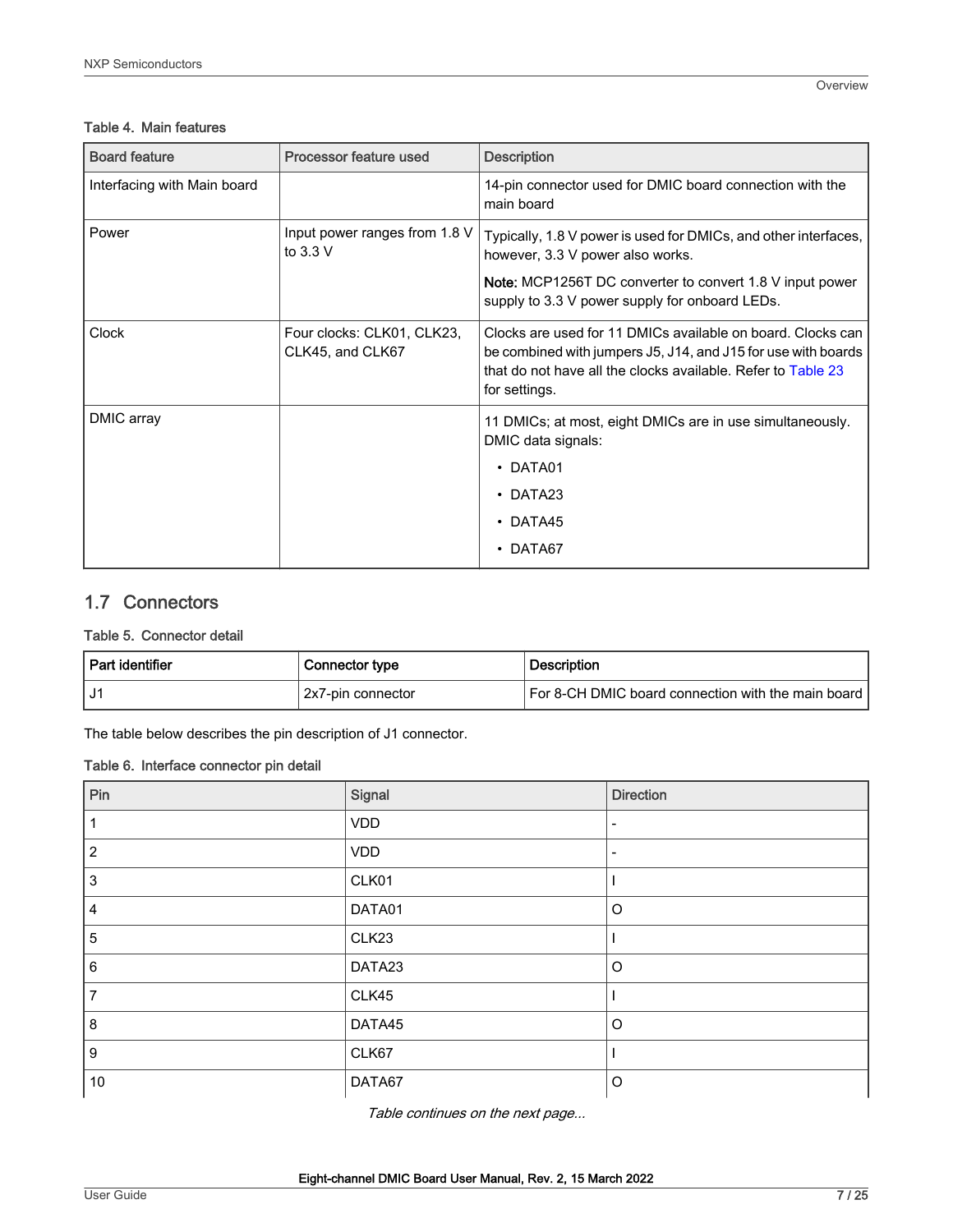| $ P$ in | Signal     | <b>Direction</b>         |
|---------|------------|--------------------------|
| 11      | <b>GND</b> | $\overline{\phantom{0}}$ |
| 12      | <b>GND</b> | -                        |
| 13      | I2C_SCL    |                          |
| 14      | I2C_SDA    | 1/O                      |

<span id="page-7-0"></span>Table 6. Interface connector pin detail (continued)

# 1.8 Jumpers

The following table describes the jumpers available on the board.

#### Table 7. Jumpers

| Part<br>identifier | Jumper type | <b>Description</b>                                     | <b>Settings</b>                                                                                                                          |
|--------------------|-------------|--------------------------------------------------------|------------------------------------------------------------------------------------------------------------------------------------------|
| J2                 | 1x2 header  | Jumper for SPH0641LM4H-1<br>MIC 1 (U3)                 | • Open: SELECT pin of SPH0641LM4H-1 MIC 1 (U3) is<br>powered by 1.8 V and asserts data on CLK_MIC1 rising<br>edge (default setting)      |
|                    |             |                                                        | • Shorted: SELECT pin of SPH0641LM4H-1 MIC 1 (U3) is<br>grounded and asserts data on CLK_MIC1 falling edge                               |
| J3                 | 1x2 header  | Jumper for SPH0641LM4H-1<br>MIC 2 (U5)                 | • Open: SELECT pin of SPH0641LM4H-1 MIC2 (U5)<br>is powered by 1.8 V and asserts data on CLK_MIC2<br>rising edge                         |
|                    |             |                                                        | • Shorted: SELECT pin of SPH0641LM4H-1 MIC2 (U5) is<br>grounded and asserts data on CLK_MIC2 falling edge<br>(default setting)           |
| J <sub>4</sub>     | 1x2 header  | Jumper for SPH0641LM4H-1<br>MIC 6 (U10)                | • Open: SELECT pin of SPH0641LM4H-1 MIC6 (U10)<br>is powered by 1.8 V and asserts data on CLK_MIC6<br>rising edge                        |
|                    |             |                                                        | • Shorted: SELECT pin of SPH0641LM4H-1 MIC6 (U10)<br>is grounded and asserts data on CLK_MIC6 falling edge<br>(default setting)          |
| J <sub>5</sub>     | 1x3 header  | Jumper for selection of<br>CLK01 or CLK23 clock signal | • 1-2 shorted: CLK01 is connected and supplies the<br>clock (option1)                                                                    |
|                    |             |                                                        | • 2-3 shorted: CLK23 is connected and supplies the clock<br>(default setting)                                                            |
|                    |             |                                                        | <b>NOTE</b><br>Combination of jumpers J5, J14, and<br>J15 provide several clock selection<br>options. For detail, see Table 23.          |
| J6                 | 1x2 header  | Used to:                                               | • Open: Data control and clock control signals for MIC<br>3 and MIC 9 are high, and MIC 3 and MIC 9 are not<br>enabled (default setting) |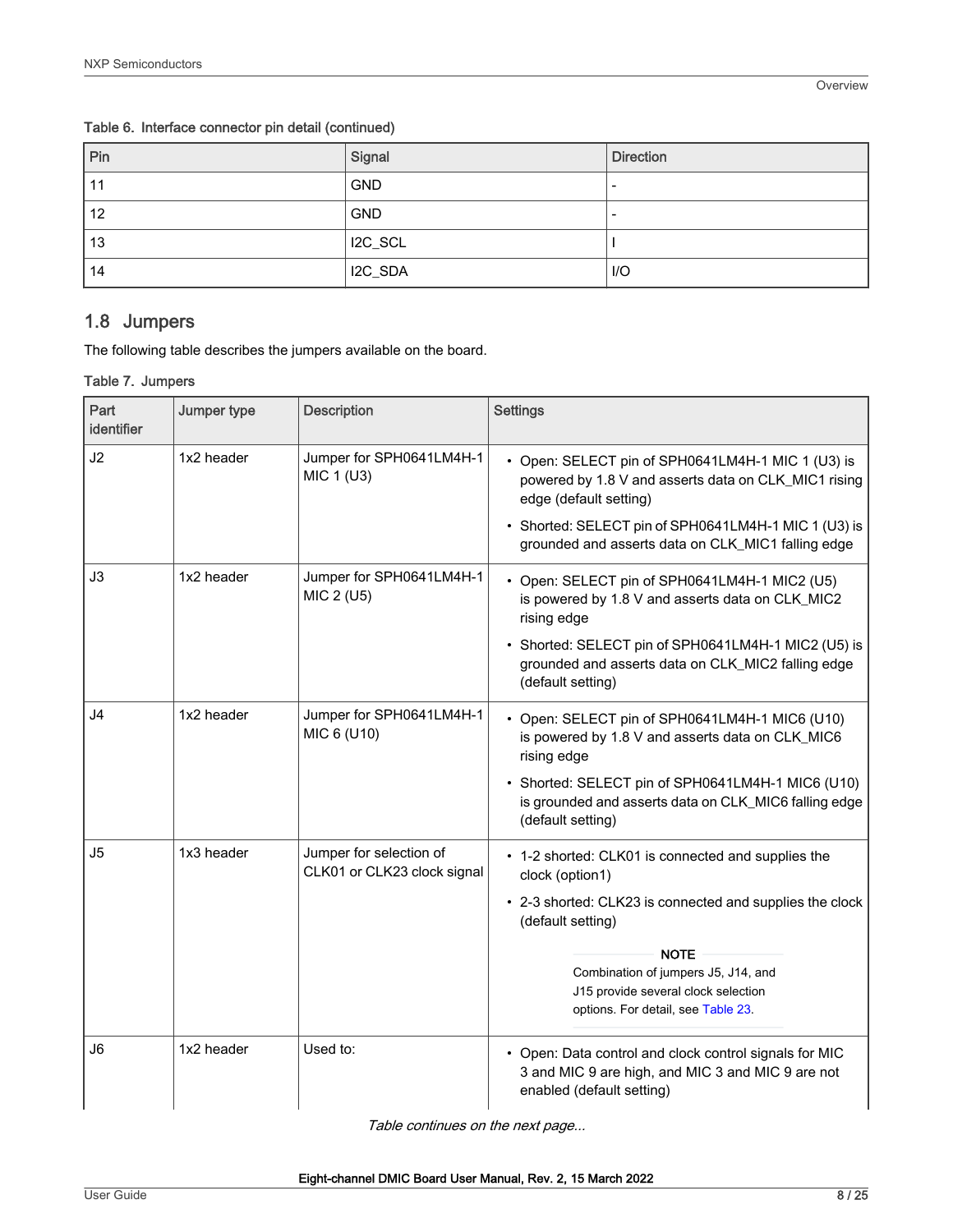# Table 7. Jumpers (continued)

| Part<br>identifier | Jumper type | <b>Description</b>                                                                                                                                                                                                 | <b>Settings</b>                                                                                                                                                                                                                                                                                                                                                                                 |
|--------------------|-------------|--------------------------------------------------------------------------------------------------------------------------------------------------------------------------------------------------------------------|-------------------------------------------------------------------------------------------------------------------------------------------------------------------------------------------------------------------------------------------------------------------------------------------------------------------------------------------------------------------------------------------------|
|                    |             | • control the data from<br>ADG711 (U12) switch<br>and clock from ADG711<br>(U16) switch for MIC 3<br>• control the data from<br>ADG711 (U18) switch<br>and clock from ADG711<br>(U21) switch for MIC 9             | • Shorted: Data control and clock control signals for MIC 3<br>and MIC 9 are low, and MIC 3 and MIC 9 are enabled                                                                                                                                                                                                                                                                               |
| J7                 | 1x2 header  | Used to control the data from<br>ADG711 (U12) switch and<br>clock from ADG711 (U13)<br>switch for MIC 2                                                                                                            | • Open: Data control and clock control signals for MIC 2<br>are high, and MIC 2 is not enabled (default setting)<br>• Shorted: Data control and clock control signals for MIC 2<br>are low, and MIC 2 is enabled                                                                                                                                                                                |
| J8                 | 1x2 header  | Used to control the data from<br>ADG711 (U12) switch and<br>clock from ADG711 (U13)<br>switch for MIC 1                                                                                                            | • Open: Data control and clock control signal for MIC 1 are<br>high, and MIC 1 is not enabled<br>• Shorted: Data control and clock control signal for MIC 1<br>are low, and MIC 1 is enabled (default setting)                                                                                                                                                                                  |
| J9                 | 1x2 header  | Used to control the data from<br>ADG711 (U12) switch and<br>clock from ADG711 (U13)<br>switch for MIC 0                                                                                                            | • Open: Data control and clock control signals for MIC 0<br>are high, and MIC 0 is not enabled<br>• Shorted: Data control and clock control signals for MIC 0<br>are low, and MIC 0 is enabled (default setting)                                                                                                                                                                                |
| J10                | 1x2 header  | Used to control the data from<br>ADG711 (U15) switch and<br>clock from ADG711 (U19)<br>switch for MIC 6                                                                                                            | • Open: Data control and clock control signals for MIC 6<br>are high, and MIC 6 is not enabled (default setting)<br>• Shorted: Data control and clock control signals for MIC 6<br>are low, and MIC 6 is enabled                                                                                                                                                                                |
| J11                | 1x2 header  | Used to control the data from<br>ADG711 (U15) switch and<br>clock from ADG711 (U16)<br>switch for MIC 4                                                                                                            | • Open: Data control and clock control signals for MIC 4<br>are high, and MIC 4 is not enabled (default setting)<br>• Shorted: Data control and clock control signals for MIC 4<br>are low, and MIC 4 is enabled                                                                                                                                                                                |
| J12                | 1x2 header  | Used to:<br>• control the data from<br>ADG711 (U15) switch<br>and clock from ADG711<br>(U16) switch for MIC 3<br>• control the data from<br>ADG711 (U15) switch<br>and clock from ADG711<br>(U13) switch for MIC 2 | • Open: Data control and clock control signals for MIC 2,<br>MIC 3, MIC 4, MIC 5, MIC 6, and MIC 10 are high, and<br>MIC 2, MIC 3, MIC 4, MIC 5, MIC 6, and MIC 10 are<br>not enabled<br>• Shorted: Data control and clock control signals for MIC<br>2, MIC 3, MIC 4, MIC 5, MIC 6, and MIC 10 are high,<br>and MIC 2, MIC 3, MIC 4, MIC 5, MIC 6, and MIC 10 are<br>enabled (default setting) |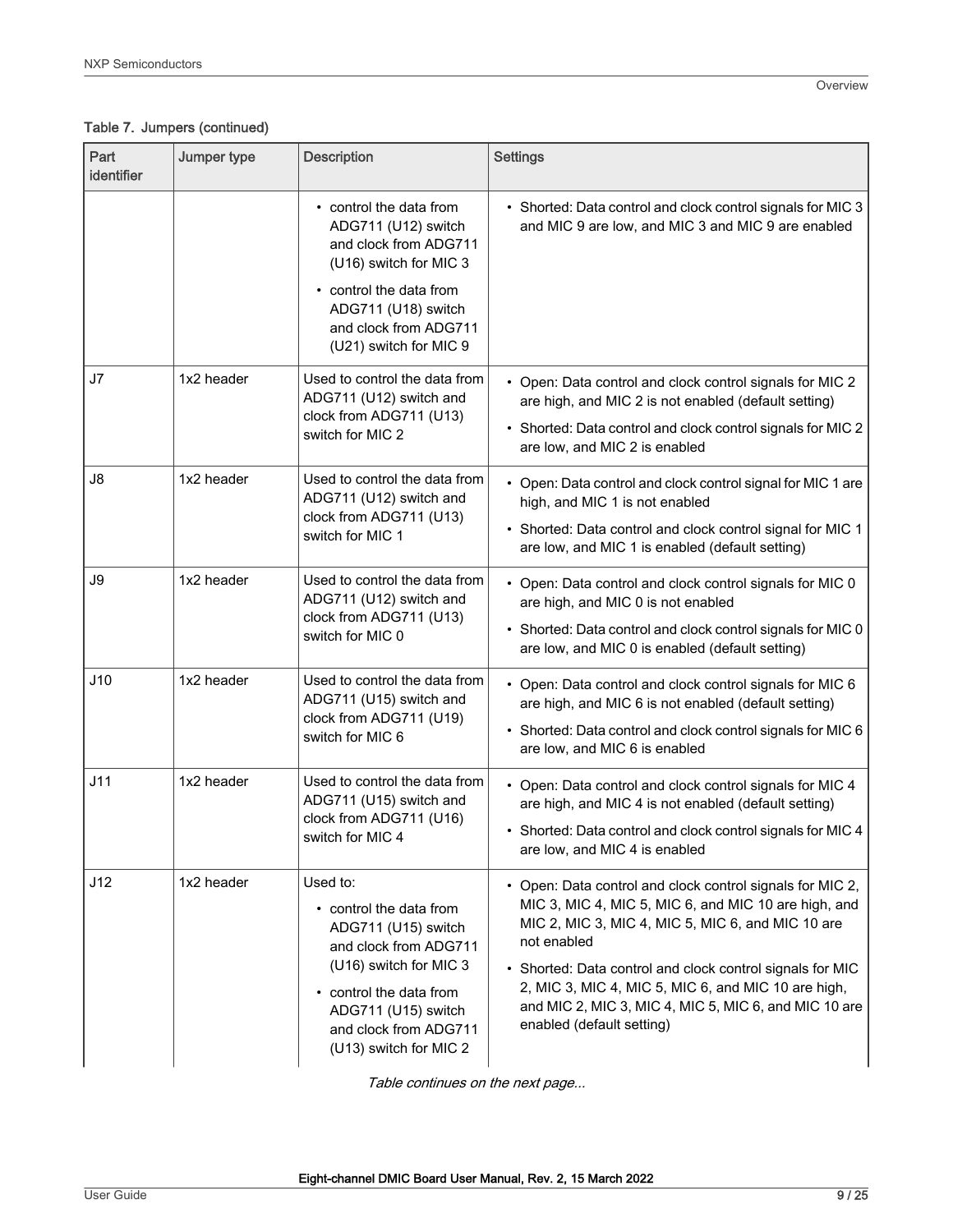# Table 7. Jumpers (continued)

| Part<br>identifier | Jumper type | <b>Description</b>                                                                                                                                                                                                                                                                                                                      | <b>Settings</b>                                                                                                                                                                                                                                                                                       |
|--------------------|-------------|-----------------------------------------------------------------------------------------------------------------------------------------------------------------------------------------------------------------------------------------------------------------------------------------------------------------------------------------|-------------------------------------------------------------------------------------------------------------------------------------------------------------------------------------------------------------------------------------------------------------------------------------------------------|
|                    |             | • control the data from<br>ADG711 (U20) switch<br>and clock from ADG711<br>(U19) switch for MIC 6<br>• control the data from<br>ADG711 (U20) switch<br>and clock from ADG711<br>(U21) switch for MIC 10<br>• control the data from<br>ADG711 (U20) switch<br>and clock from ADG711<br>(U19) switch for MIC 5<br>• control the data from |                                                                                                                                                                                                                                                                                                       |
|                    |             | ADG711 (U20) switch<br>and clock from ADG711<br>(U16) switch for MIC 4                                                                                                                                                                                                                                                                  |                                                                                                                                                                                                                                                                                                       |
| J13                | 1x2 header  | Used to:<br>• control the data from<br>ADG711 (U18) switch<br>and clock from ADG711<br>(U19) switch for MIC 7<br>• control the data from<br>ADG711 (U18) switch<br>and clock from ADG711<br>(U21) switch for MIC 8<br>• control the data from<br>ADG711 (U18) switch<br>and clock from ADG711<br>(U21) switch for MIC 10                | • Open: Data control and clock control signals for MIC 7,<br>MIC 8, and MIC 10 are high, and MIC 7, MIC 8, and MIC<br>10 are not enabled (default setting)<br>• Shorted: Data control and clock control signals for MIC 7,<br>MIC 8, and MIC 10 are high, and MIC 7, MIC 8, and MIC<br>10 are enabled |
| J14                | 1x3 header  | Jumper for selection of<br>CLK01 or CLK45 clock signal                                                                                                                                                                                                                                                                                  | • 1-2 shorted: CLK01 is connected and supplies the<br>clock (option1)<br>• 2-3 shorted: CLK45 is connected and supplies the clock<br>(default setting)<br><b>NOTE</b><br>Combination of jumpers J5, J14, and<br>J15 provide several clock selection<br>options. For detail, see Table 23.             |
| J15                | 1x3 header  | Jumper for selection of<br>CLK45 or CLK67 clock signal                                                                                                                                                                                                                                                                                  | • 1-2 shorted: CLK45 is connected and supplies the clock<br>(default setting)<br>• 2-3 shorted: CLK67 is connected and supplies the<br>clock (Option1)                                                                                                                                                |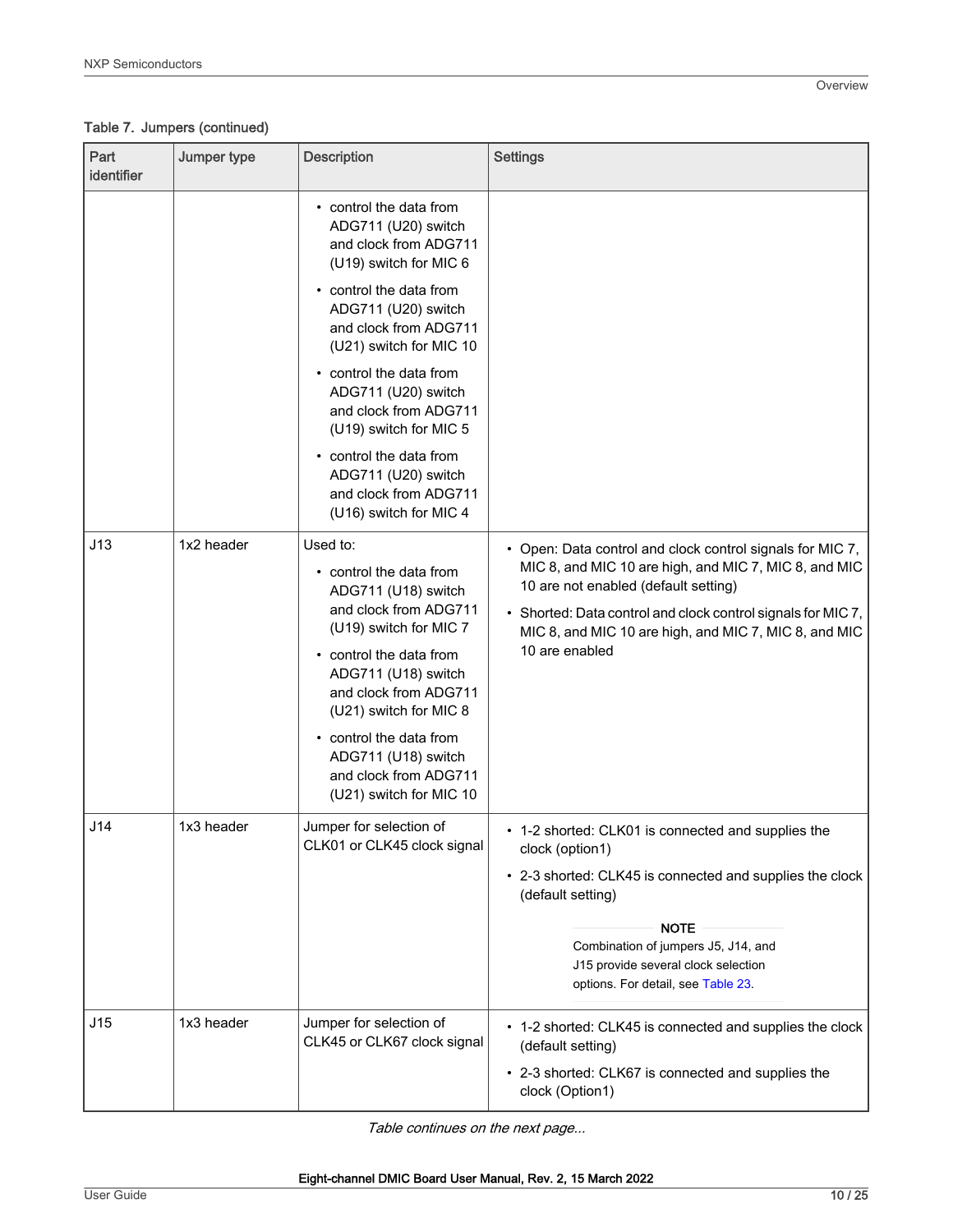#### <span id="page-10-0"></span>Table 7. Jumpers (continued)

| Part<br>identifier | Jumper type | <b>Description</b> | Settings                                                                                                                        |
|--------------------|-------------|--------------------|---------------------------------------------------------------------------------------------------------------------------------|
|                    |             |                    | <b>NOTE</b><br>Combination of jumpers J5, J14, and<br>J15 provide several clock selection<br>options. For detail, see Table 23. |

# 1.9 LEDs

Total of eight LEDs are available on the 8-CH DMIC board. The table below describes the DMIC board LEDs.

#### Table 8. LEDs

| Part identifier | <b>LED color</b> | <b>LED Placement</b>                                                              | Description (When LED is ON) |
|-----------------|------------------|-----------------------------------------------------------------------------------|------------------------------|
| D <sub>1</sub>  | <b>Blue</b>      | Available on top of the plug-<br>in board                                         | User Programmable LEDs       |
| D <sub>2</sub>  | Blue             | Available on top of the plug-<br>in board                                         |                              |
| D <sub>3</sub>  | <b>Blue</b>      | Available on top of the plug-<br>in board                                         |                              |
| D <sub>4</sub>  | <b>Blue</b>      | Available on top of the plug-<br>in board                                         |                              |
| D <sub>5</sub>  | Blue             | Available on top of the plug-<br>in board                                         |                              |
| D <sub>6</sub>  | <b>Blue</b>      | Available on top of the plug-<br>in board                                         |                              |
| D7              | Red              | Available on top of the plug-<br>in board next to the interface<br>connector (J1) |                              |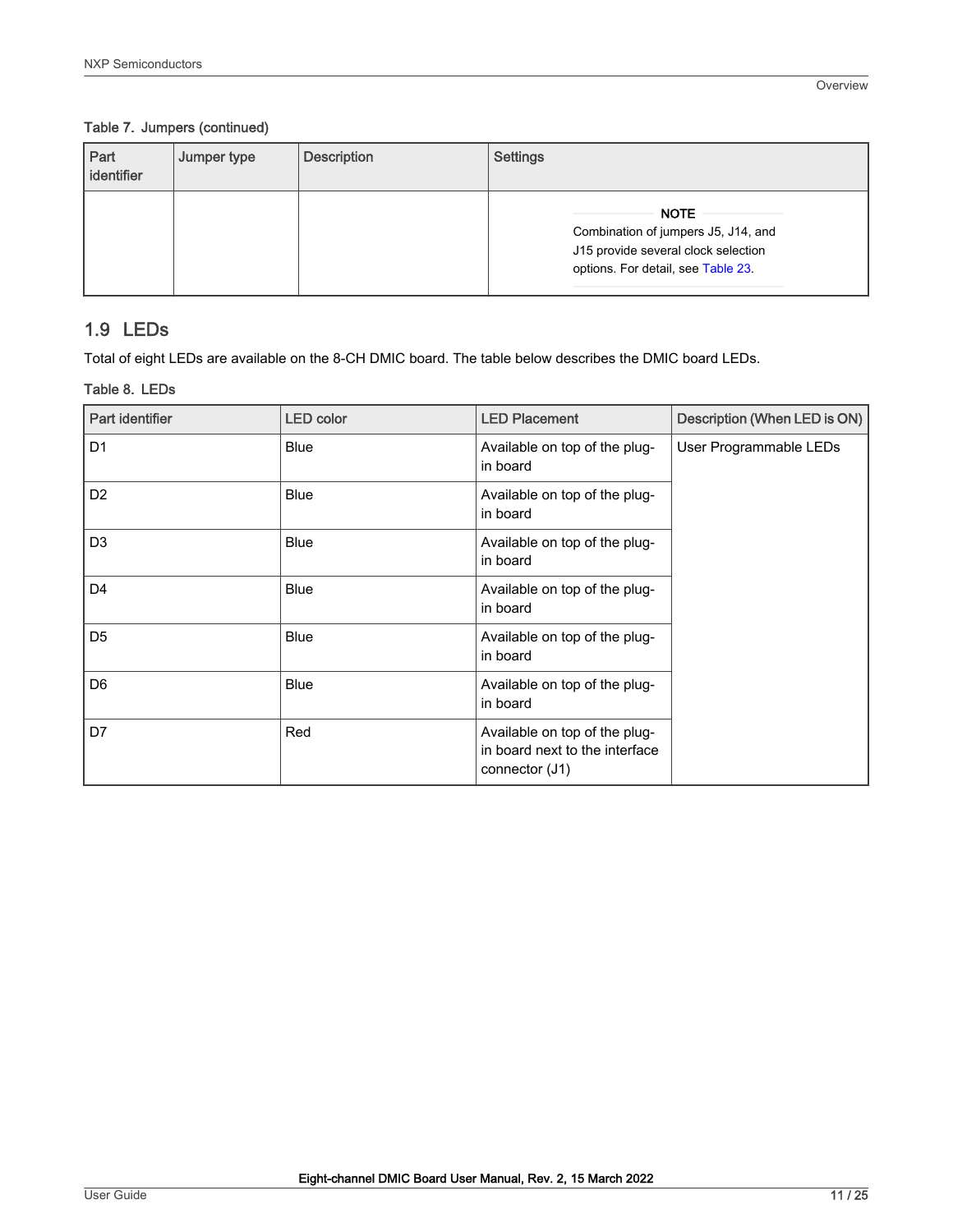# <span id="page-11-0"></span>Chapter 2 Functional Description

This chapter describes the features and different interfaces of 8-CH DMIC board.

# 2.1 Power supply

This section describes the power supply on 8-CH DMIC board.

### 2.1.1 Main power supply

The 8-CH DMIC board can accept from 1.8 V up to 3.6 V for operation from the main board through J1 interface connector.

### 2.1.2 Secondary power supply

The MCP1256T device (U35) generates a 3.3 V output voltage from 1.8V input supply. The 3.3 V power supply is used for:

- Onboard LEDs [D1:D7]
- SX1502I087TRT GPIO expander used for LEDs

# 2.2 DMIC interface

A total of 11 DMICs are available on the DMIC board, however, at most, eight DMICs are in use simultaneously.

The below figure describes the different DMICs placement on the board.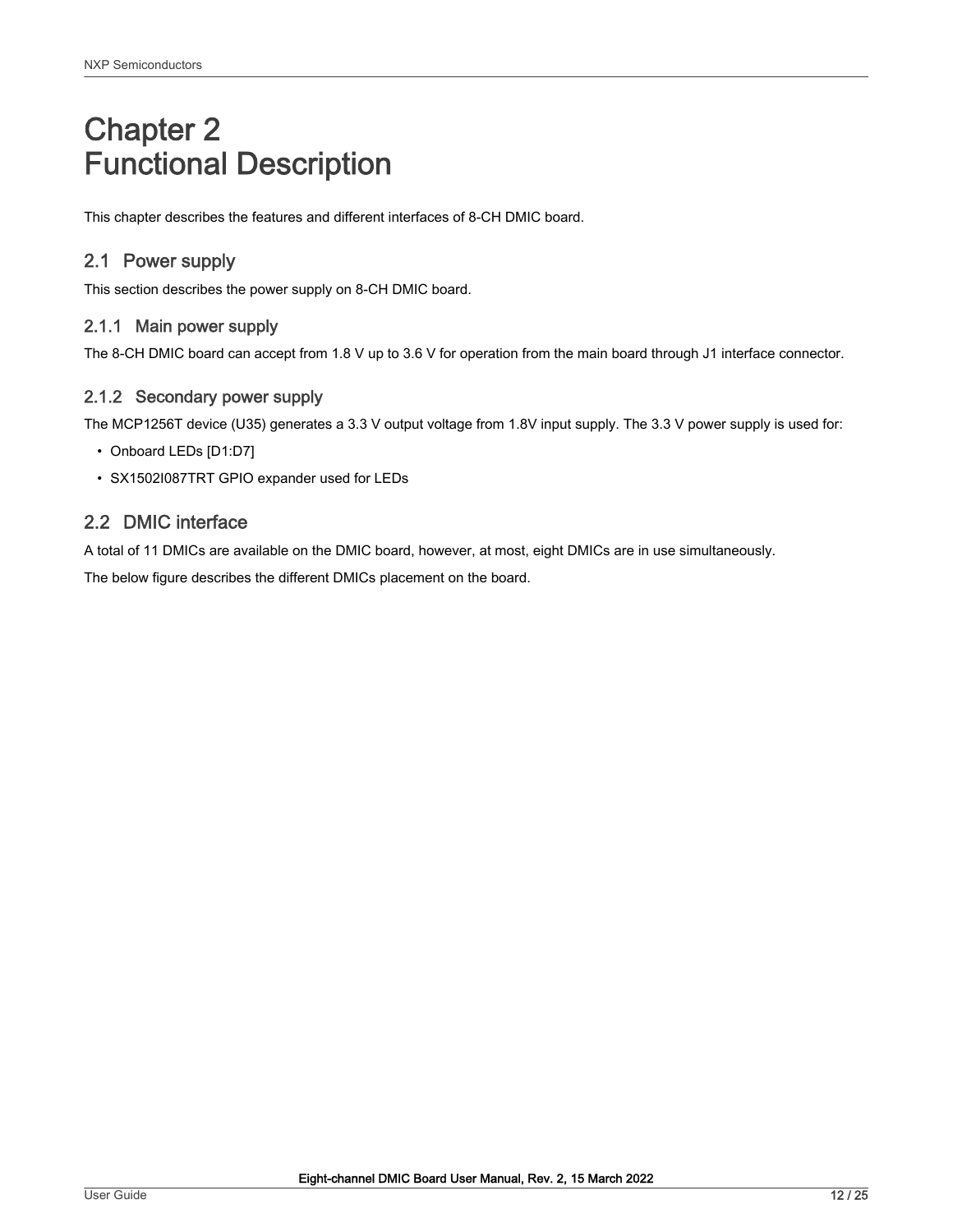

#### Table 9. DMIC Array

| Part identifier | Device        | <b>Mic</b>        | <b>Description</b>                                                                   |
|-----------------|---------------|-------------------|--------------------------------------------------------------------------------------|
| U1              | SPH0641LM4H-1 | MIC <sub>0</sub>  | Asserts data on CLK_MIC0 falling edge                                                |
| U <sub>3</sub>  |               | MIC <sub>1</sub>  | Asserts data on CLK_MIC1 rising and falling<br>edge depending upon jumper J2 setting |
| U <sub>2</sub>  |               | MIC8              | Asserts data on CLK MIC8 rising edge                                                 |
| U <sub>4</sub>  |               | MIC <sub>9</sub>  | Asserts data on CLK MIC9 falling edge                                                |
| U <sub>5</sub>  |               | MIC <sub>2</sub>  | Asserts data on CLK_MIC2 rising and falling<br>edge depending upon jumper J3 setting |
| U6              |               | MIC <sub>3</sub>  | Asserts data on CLK MIC3 rising edge                                                 |
| U7              |               | MIC <sub>10</sub> | Asserts data on CLK_MIC10 rising edge                                                |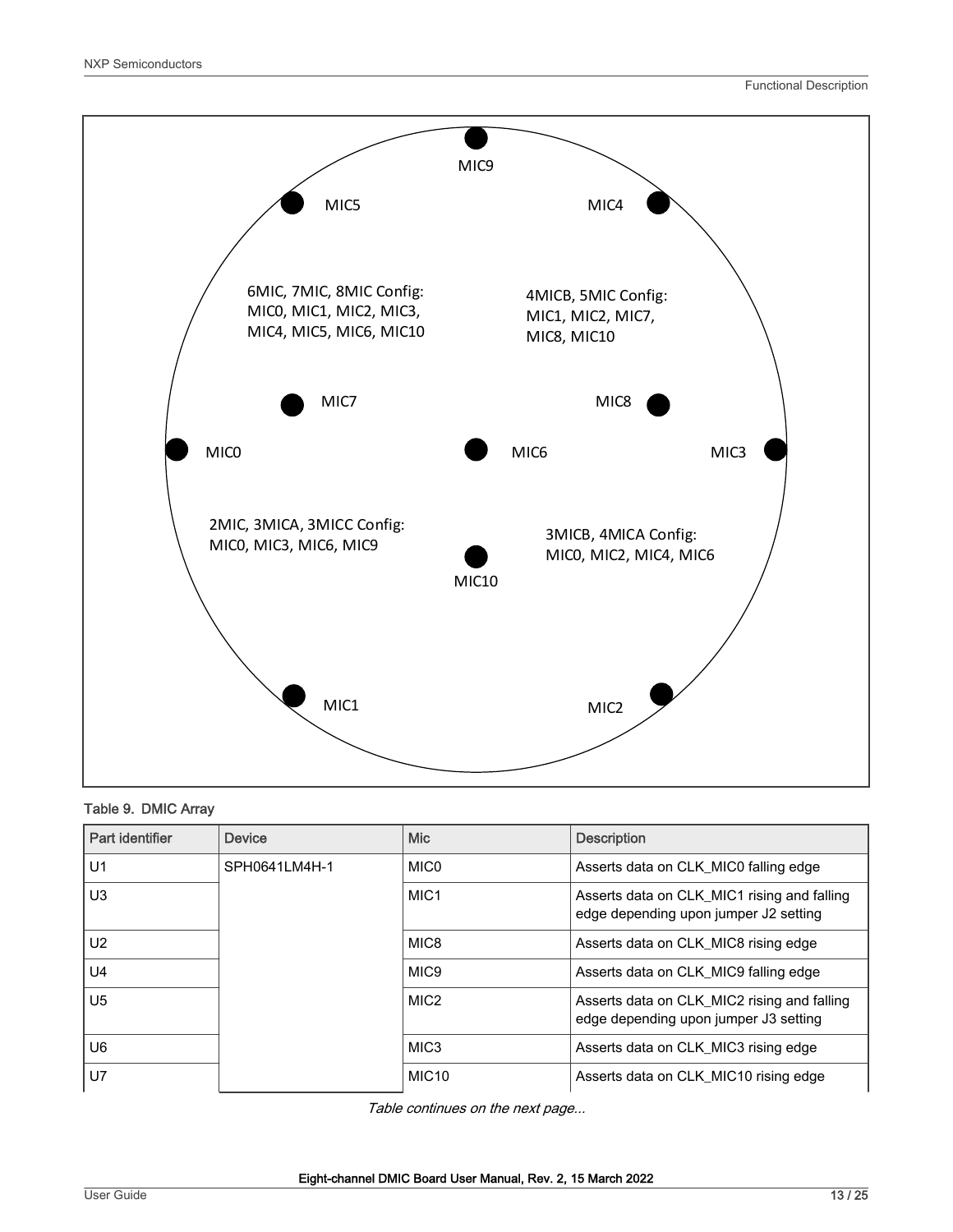#### <span id="page-13-0"></span>Table 9. DMIC Array (continued)

| Part identifier | Device | <b>Mic</b>       | <b>Description</b>                                                                   |
|-----------------|--------|------------------|--------------------------------------------------------------------------------------|
| U8              |        | MIC4             | Asserts data on CLK_MIC4 falling edge                                                |
| U9              |        | MIC <sub>5</sub> | Asserts data on CLK_MIC5 rising edge                                                 |
| U <sub>10</sub> |        | MIC6             | Asserts data on CLK_MIC6 rising and falling<br>edge depending upon jumper J4 setting |
| U <sub>11</sub> |        | MIC7             | Asserts data on CLK_MIC7 falling edge                                                |

### 2.2.1 DMIC configurations and signal connections

Ten different DMIC configurations are possible on the board as follows:

- 2DMIC
- 3DMIC[A]
- 3DMIC[B]
- 3DMIC[C]
- 4DMIC[A]
- 4DMIC[B]
- 5DMIC
- 6DMIC
- 7DMIC
- 8DMIC

The below tables describe the different DMIC configurations and respective data and clock signals that are active for these configurations.

#### 2DMIC configuration

#### Table 10. 2DMIC configuration

| Part identifier | <b>DMIC</b>  | Active Data and Clock signal |
|-----------------|--------------|------------------------------|
| l U1            | <b>DMIC0</b> | DATA01 and CLK01             |
| U <sub>6</sub>  | DMIC3        |                              |

The figure below shows the 2DDMIC configuration.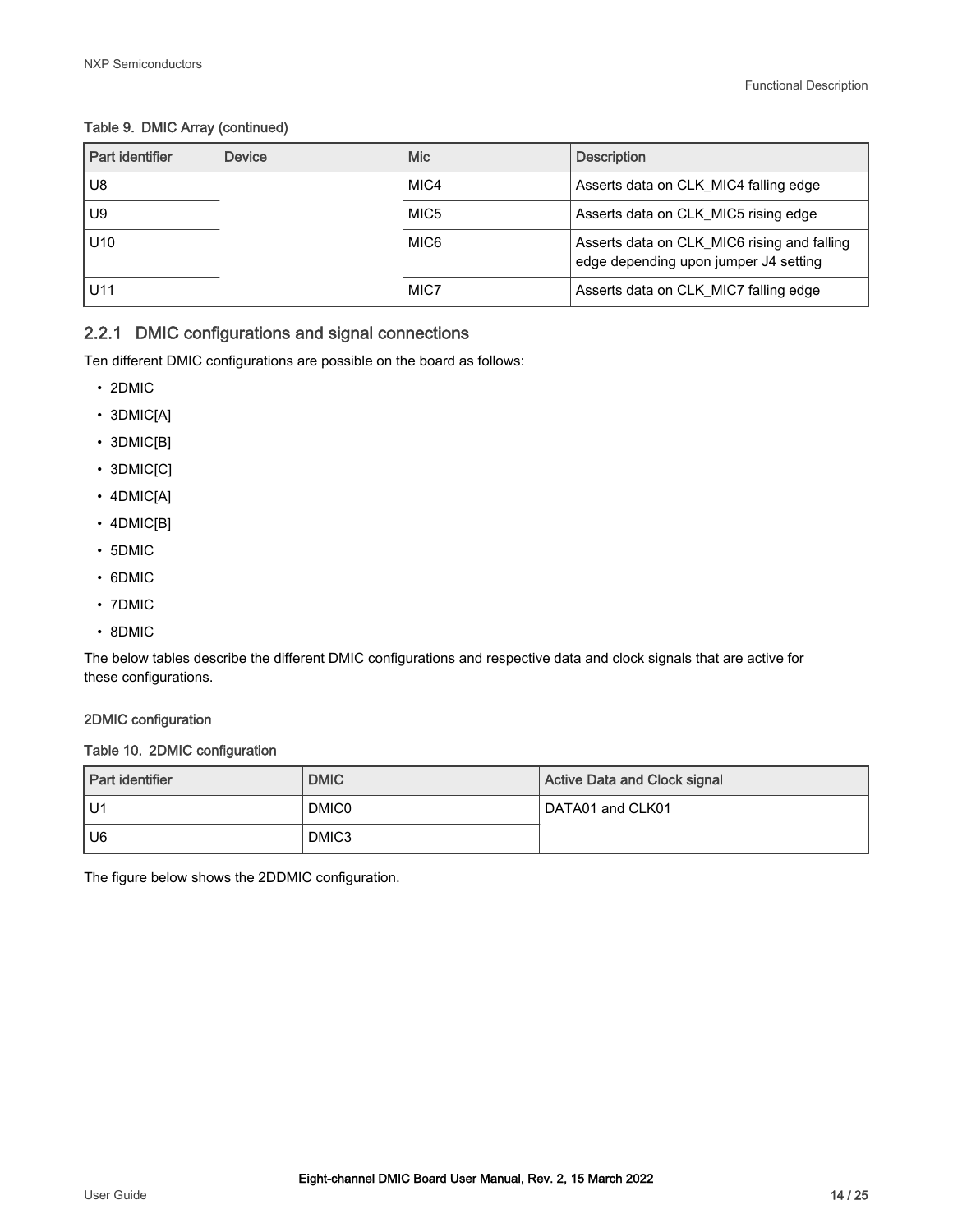

#### 3DMIC[A] configuration

#### Table 11. 3DMIC[A] configuration

| Part identifier | <b>DMIC</b>       | <b>Active Data and Clock signal</b> |
|-----------------|-------------------|-------------------------------------|
| U1              | <b>DMIC0</b>      | DATA01 and CLK01                    |
| U6              | DMIC <sub>3</sub> |                                     |
| U <sub>4</sub>  | DMIC <sub>9</sub> | DATA23 and CLK23                    |

The figure below shows the 3DMIC[A] configuration.



### 3DMIC[B] configuration

#### Table 12. 3DMIC[B] configuration

| Part identifier | <b>DMIC</b>  | Active Data and Clock signal |
|-----------------|--------------|------------------------------|
| l U1            | <b>DMIC0</b> | DATA01 and CLK01             |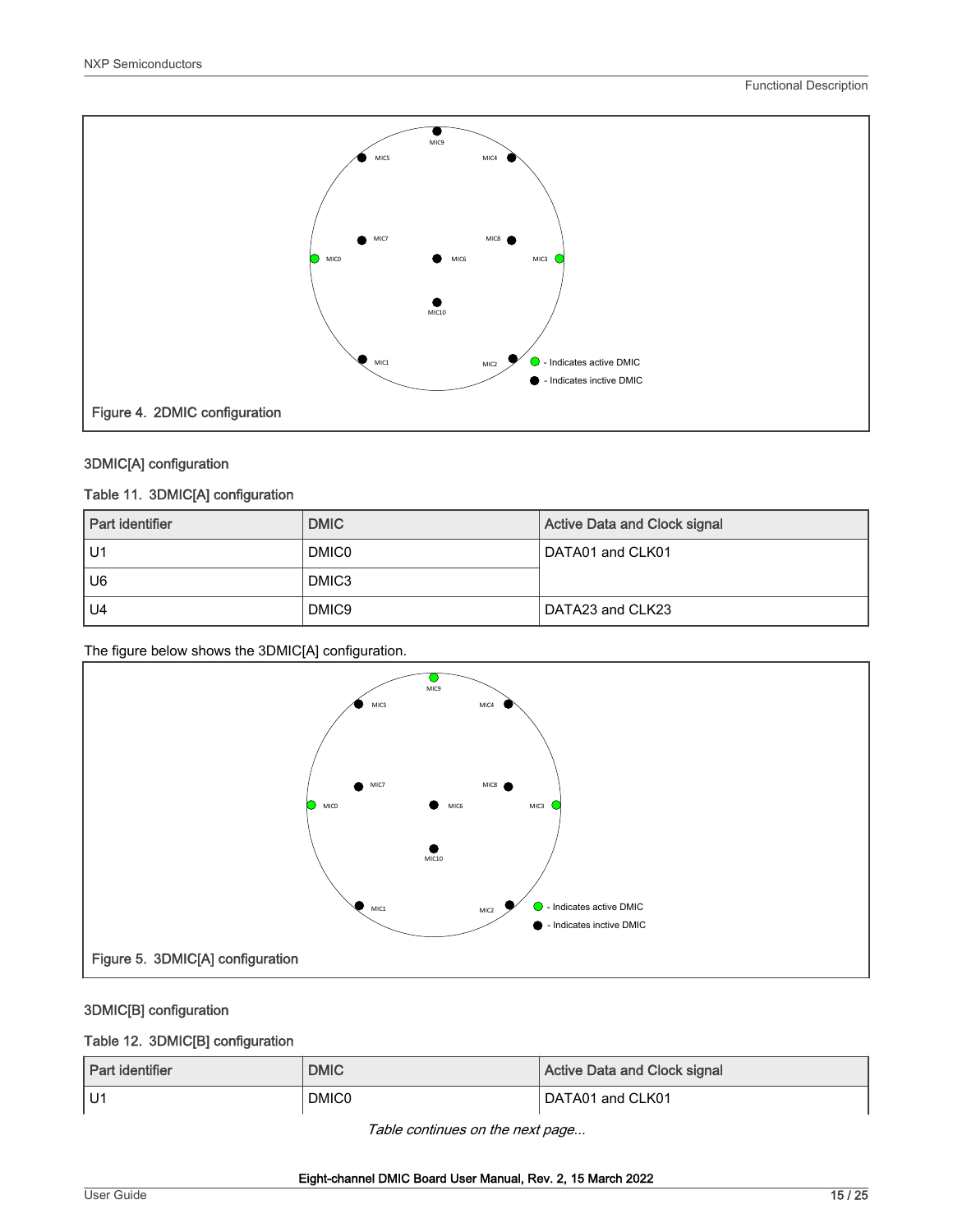#### Table 12. 3DMIC[B] configuration (continued)

| Part identifier | <b>DMIC</b>       | Active Data and Clock signal |
|-----------------|-------------------|------------------------------|
| l U5            | DMIC <sub>2</sub> |                              |
| U8              | DMIC4             | DATA23 and CLK23             |

The figure below shows the 3DMIC[B] configuration.



#### 3DMIC[C] configuration

#### Table 13. 3DMIC[C] configuration

| Part identifier | <b>DMIC</b>       | Active Data and Clock signal |
|-----------------|-------------------|------------------------------|
| U1              | <b>DMIC0</b>      | DATA01 and CLK01             |
| U <sub>6</sub>  | DMIC <sub>3</sub> |                              |
| U <sub>10</sub> | DMIC6             | DATA23 and CLK23             |

The figure below shows the 3DMIC[C] configuration.

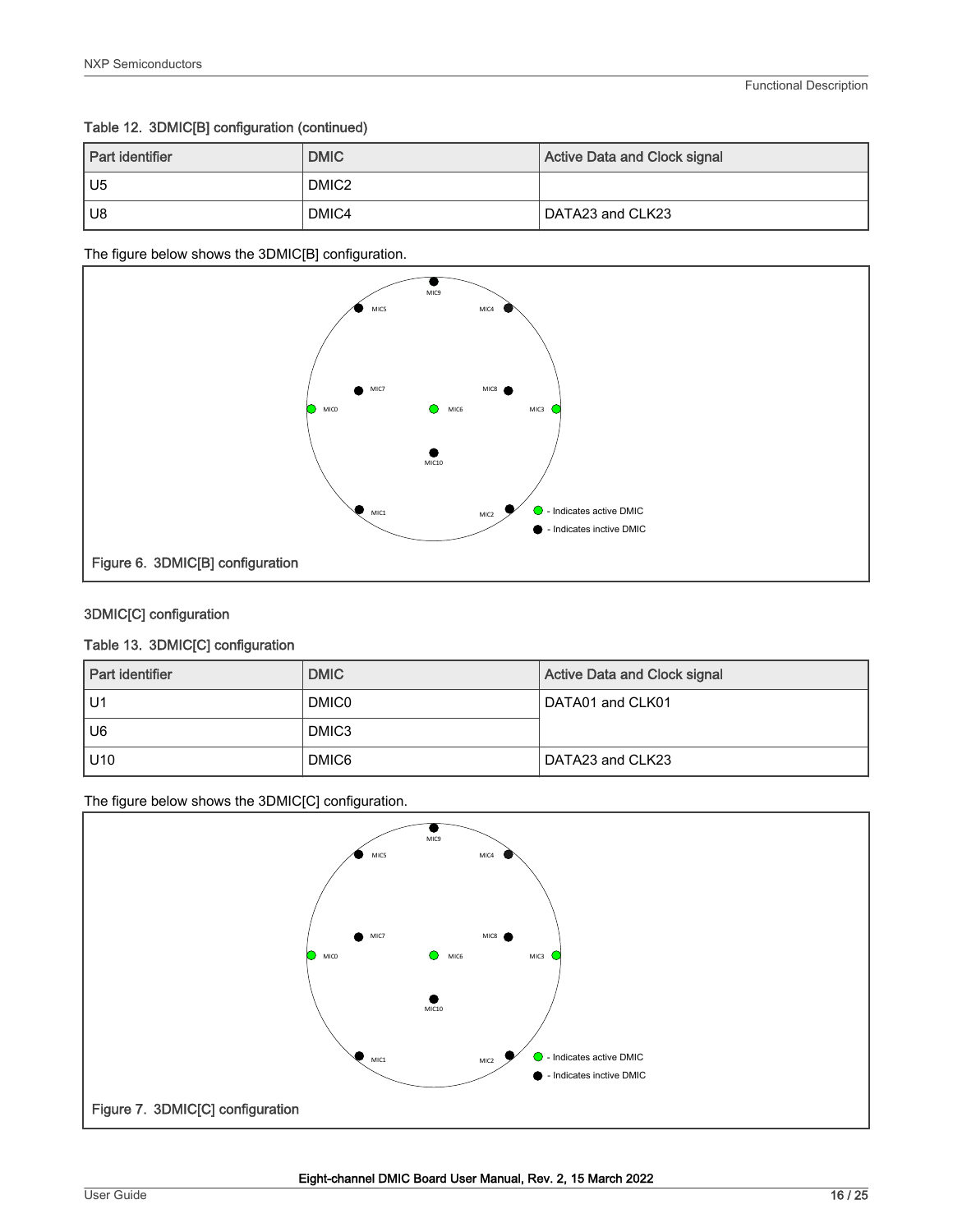#### 4DMIC[A] configuration

#### Table 14. 4DMIC[A] configuration

| Part identifier | <b>DMIC</b>       | <b>Active Data and Clock signal</b> |
|-----------------|-------------------|-------------------------------------|
| U1              | <b>DMIC0</b>      | DATA01 and CLK01                    |
| U <sub>5</sub>  | DMIC <sub>2</sub> |                                     |
| U <sub>8</sub>  | DMIC4             | DATA23 and CLK23                    |
| U <sub>10</sub> | DMIC6             |                                     |

The figure below shows the 4DMIC[A] configuration.



#### 4DMIC[B] configuration

#### Table 15. 4DMIC[B] configuration

| Part identifier | <b>DMIC</b>       | <b>Active Data and Clock signal</b> |
|-----------------|-------------------|-------------------------------------|
| U3              | DMIC <sub>1</sub> | DATA01 and CLK01                    |
| U5              | DMIC <sub>2</sub> |                                     |
| U11             | DMIC7             | DATA23 and CLK23                    |
| U <sub>2</sub>  | DMIC8             |                                     |

The figure below shows the 4DMIC[B] configuration.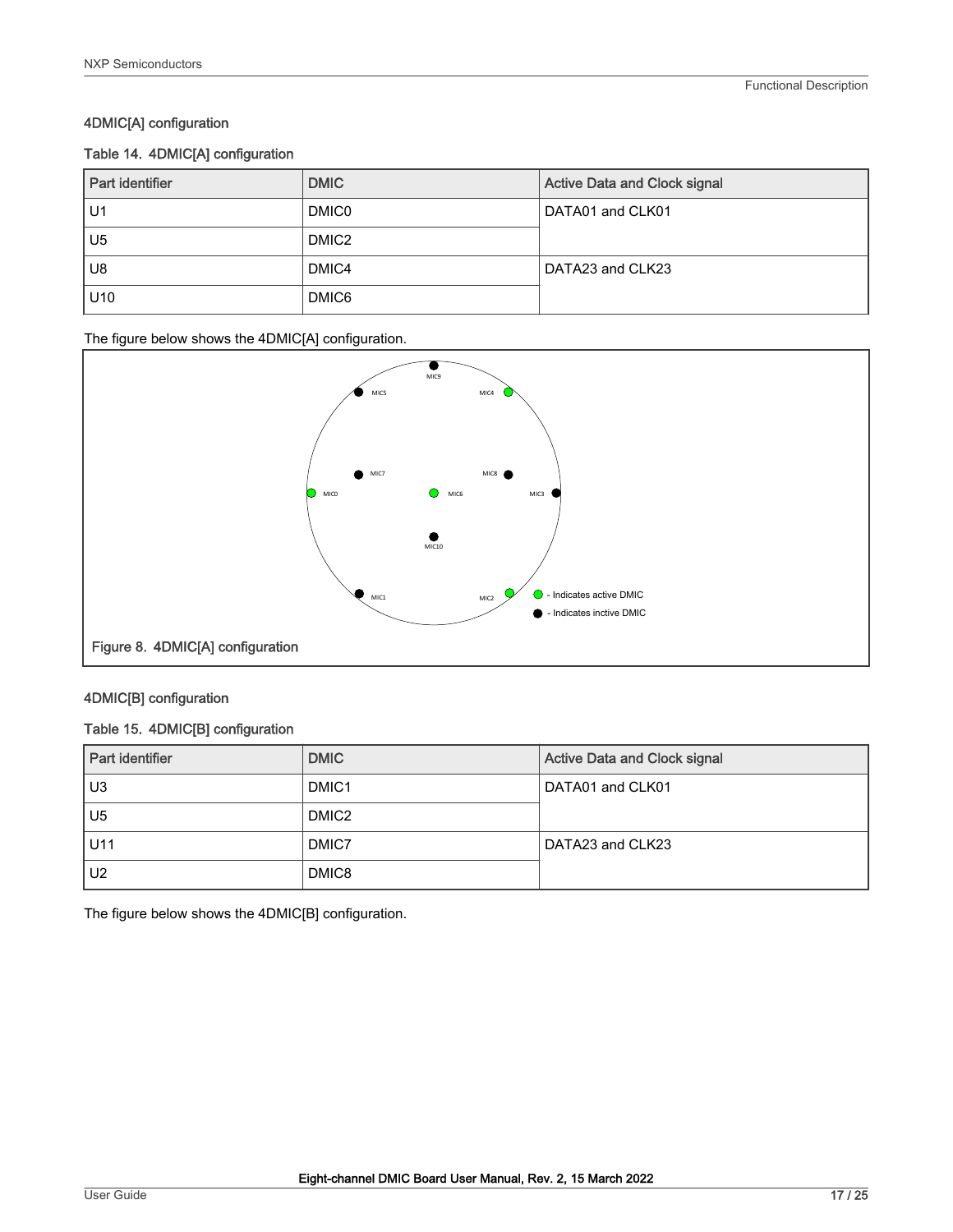

#### 5DMIC configuration

#### Table 16. 5DMIC configuration

| Part identifier | <b>DMIC</b>        | <b>Active Data and Clock signal</b> |
|-----------------|--------------------|-------------------------------------|
| U <sub>3</sub>  | DMIC <sub>1</sub>  | DATA01 and CLK01                    |
| U <sub>5</sub>  | DMIC <sub>2</sub>  |                                     |
| U11             | DMIC7              | DATA23 and CLK23                    |
| U <sub>2</sub>  | DMIC8              |                                     |
| U7              | DMIC <sub>10</sub> | DATA45 and CLK45                    |

The figure below shows the 5DMIC configuration.

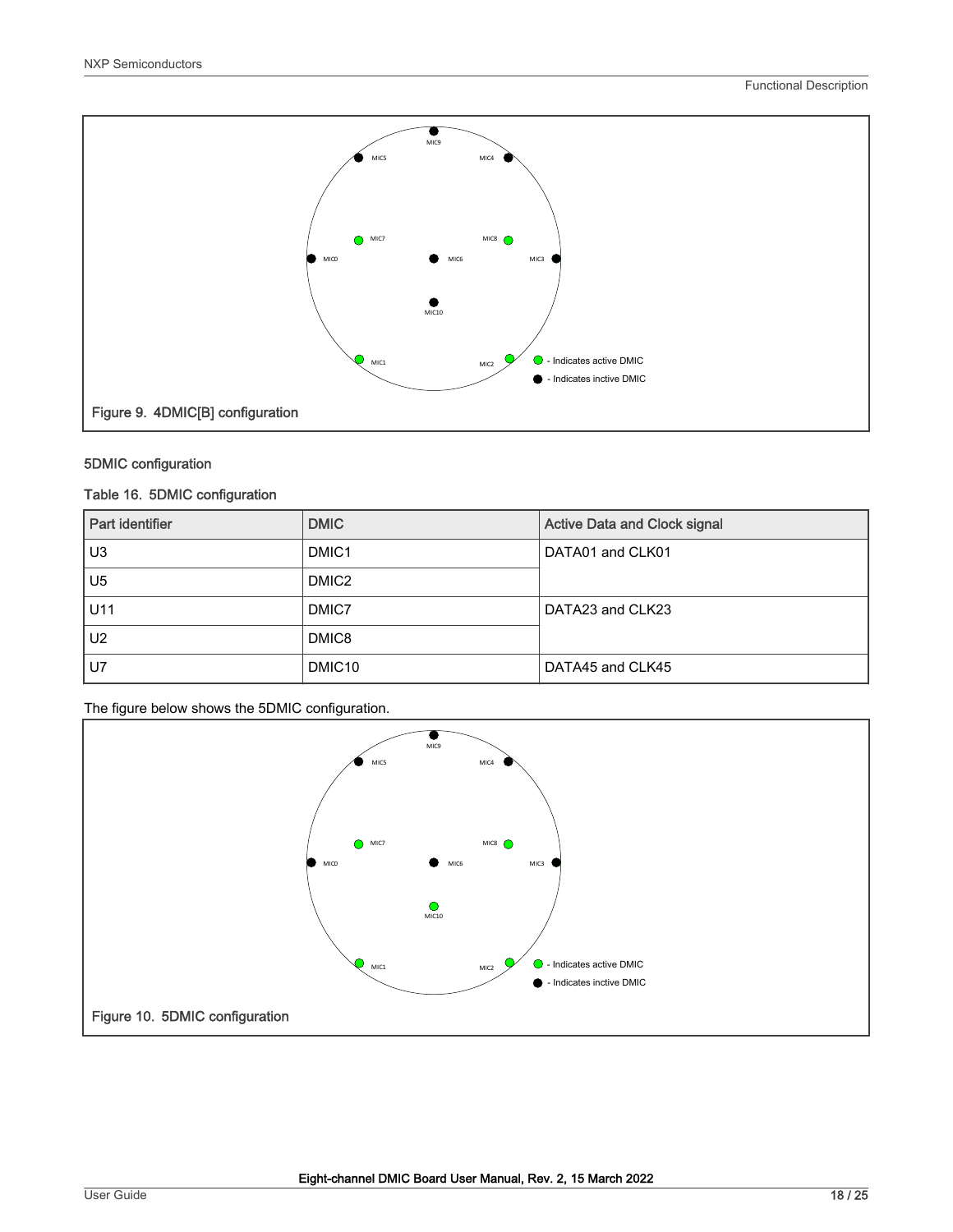#### 6DMIC configuration

#### Table 17. 6DMIC configuration

| Part identifier | <b>DMIC</b>       | <b>Active Data and Clock signal</b> |
|-----------------|-------------------|-------------------------------------|
| U <sub>1</sub>  | <b>DMIC0</b>      | DATA01 and CLK01                    |
| U <sub>3</sub>  | DMIC <sub>1</sub> |                                     |
| U <sub>5</sub>  | DMIC <sub>2</sub> | DATA23 and CLK23                    |
| U <sub>6</sub>  | DMIC <sub>3</sub> |                                     |
| U <sub>8</sub>  | DMIC4             | DATA45 and CLK45                    |
| U <sub>9</sub>  | DMIC5             |                                     |

#### The figure below shows the 6DMIC configuration.



#### 7DMIC configuration

#### Table 18. 7DMIC configuration

| Part identifier | <b>DMIC</b>       | <b>Active Data and Clock signal</b> |
|-----------------|-------------------|-------------------------------------|
| U1              | <b>DMICO</b>      | DATA01 and CLK01                    |
| U <sub>3</sub>  | DMIC <sub>1</sub> |                                     |
| U <sub>5</sub>  | DMIC <sub>2</sub> | DATA23 and CLK23                    |
| U <sub>6</sub>  | DMIC3             |                                     |
| U8              | DMIC4             | DATA45 and CLK45                    |
| U9              | DMIC5             |                                     |
| U10             | DMIC6             | DATA67 and CLK67                    |

The figure below shows the 7DMIC configuration.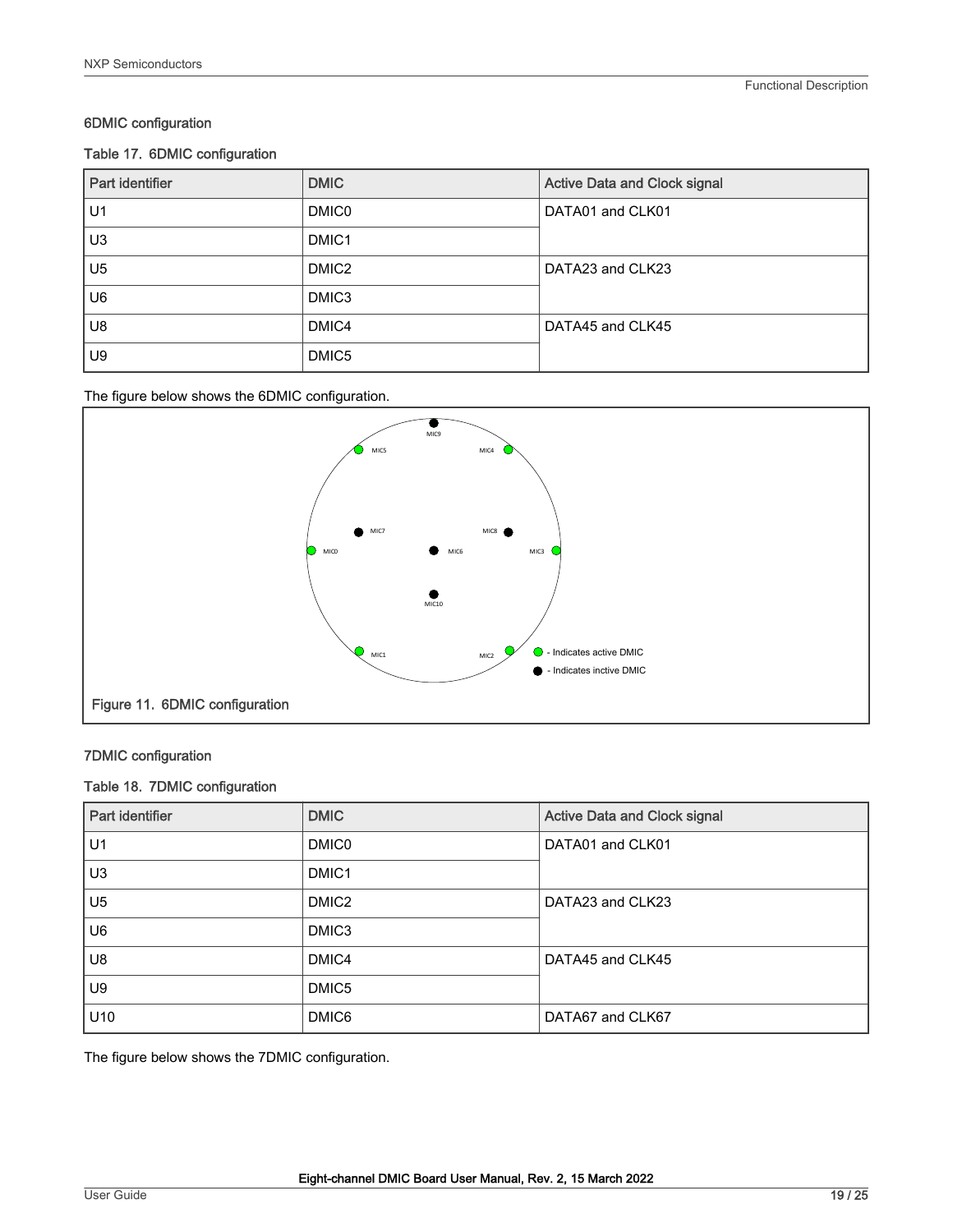

#### 8DMIC configuration

#### Table 19. 8DMIC configuration

| Part identifier | <b>DMIC</b>        | <b>Active Data and Clock signal</b> |
|-----------------|--------------------|-------------------------------------|
| U1              | <b>DMIC0</b>       | DATA01 and CLK01                    |
| U <sub>3</sub>  | DMIC <sub>1</sub>  |                                     |
| U <sub>5</sub>  | DMIC <sub>2</sub>  | DATA23 and CLK23                    |
| U <sub>6</sub>  | DMIC3              |                                     |
| U8              | DMIC4              | DATA45 and CLK45                    |
| U9              | DMIC5              |                                     |
| U10             | DMIC6              | DATA67 and CLK67                    |
| <b>U7</b>       | DMIC <sub>10</sub> |                                     |

The figure below shows the 8DMIC configuration.

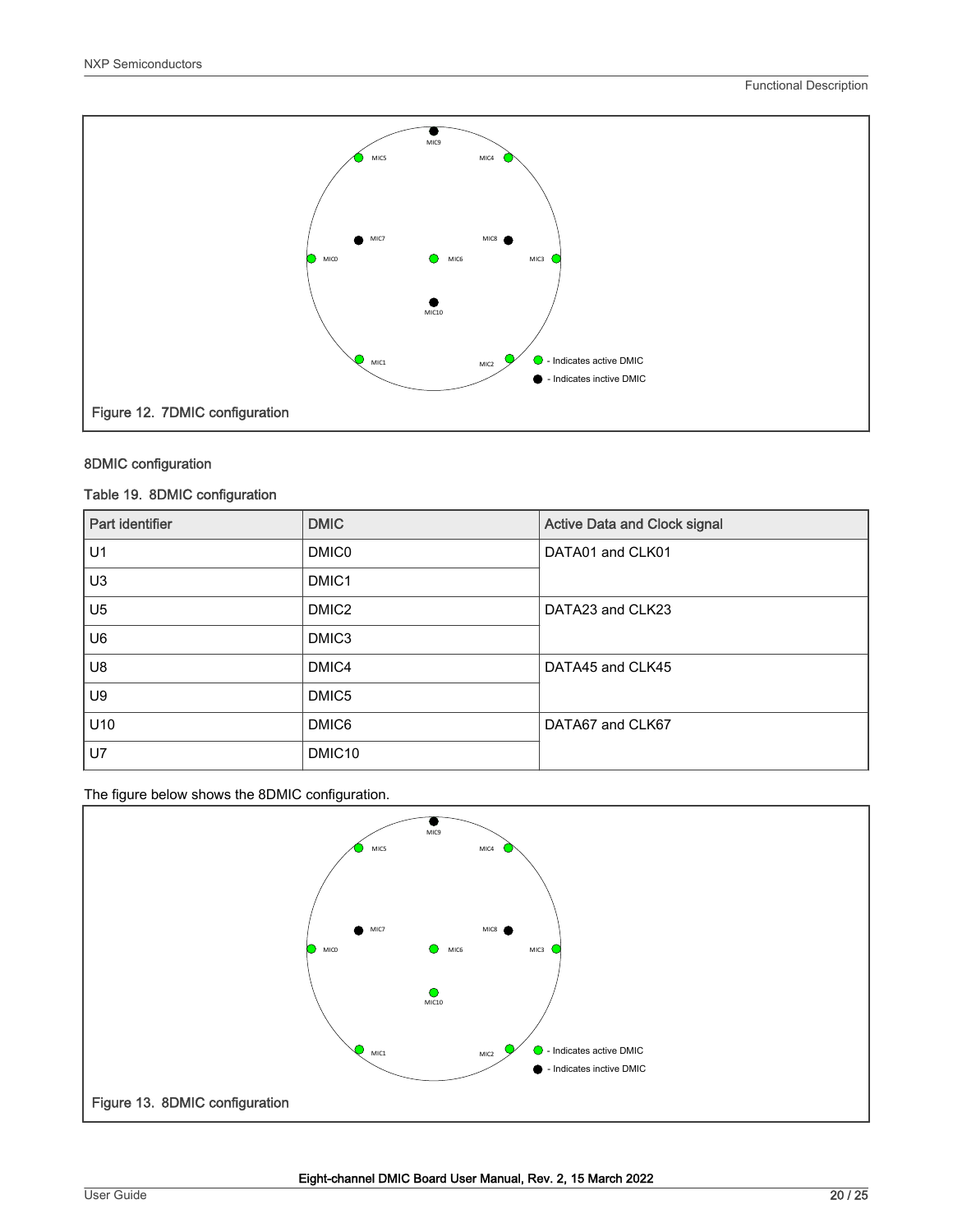#### <span id="page-20-0"></span>DMIC configuration and jumpers setting

The below table describes the jumpers configurations required for different DMIC configurations.

|  |  | Table 20. DMIC configuration and jumpers setting |  |  |  |
|--|--|--------------------------------------------------|--|--|--|
|--|--|--------------------------------------------------|--|--|--|

| <b>DMIC configuration</b>              | Jumpers (to be shorted) |    |     |     |     | <b>Note</b>                        |
|----------------------------------------|-------------------------|----|-----|-----|-----|------------------------------------|
| 6 DMIC, 7 DMIC, 8 DMIC                 | J3                      | J4 | J8  | J9  | J12 | For Jumpers                        |
| 2 DMIC, 3 DMIC[A], 3<br><b>DMIC[C]</b> | J6                      | J9 | J10 |     |     | setting<br>detail, see<br>Jumpers. |
| 3 DMIC[B], 4 DMIC[A]                   | J7                      | J9 | J10 | J11 |     |                                    |
| 4 DMIC[B], 5 DMIC                      | J <sub>2</sub>          | J7 | J8  | J13 |     |                                    |

### 2.2.2 DMIC data switch

Four SPST switches(ADG711) are used on the board to switch DMICs data out as an input for the main board.

The following table describes the data switches.

#### Table 21. DMIC data switch matrix

| Part identifier | <b>Input Data</b>                                                                        | Output data | Jumpers used (see Jumpers) |
|-----------------|------------------------------------------------------------------------------------------|-------------|----------------------------|
| U12             | Input data from:<br>$\cdot$ DMIC 0<br>$\cdot$ DMIC 1<br>$\cdot$ DMIC 2<br>$\cdot$ DMIC 3 | DATA01      | J6, J7, J8, J9             |
| U15             | Input data from:<br>$\cdot$ DMIC 2<br>$\cdot$ DMIC 3<br>$\cdot$ DMIC 4<br>• DMIC 6       | DATA23      | J11, J12, J13              |
| U18             | Input data from:<br>$\cdot$ DMIC 7<br>$\cdot$ DMIC 8<br>• DMIC 9<br>• DMIC 10            | DATA 45     | J6, J14                    |
| U20             | Input data from:<br>$\cdot$ DMIC 4<br>$\cdot$ DMIC 5<br>• DMIC 6<br>• DMIC 10            | DATA67      | J12                        |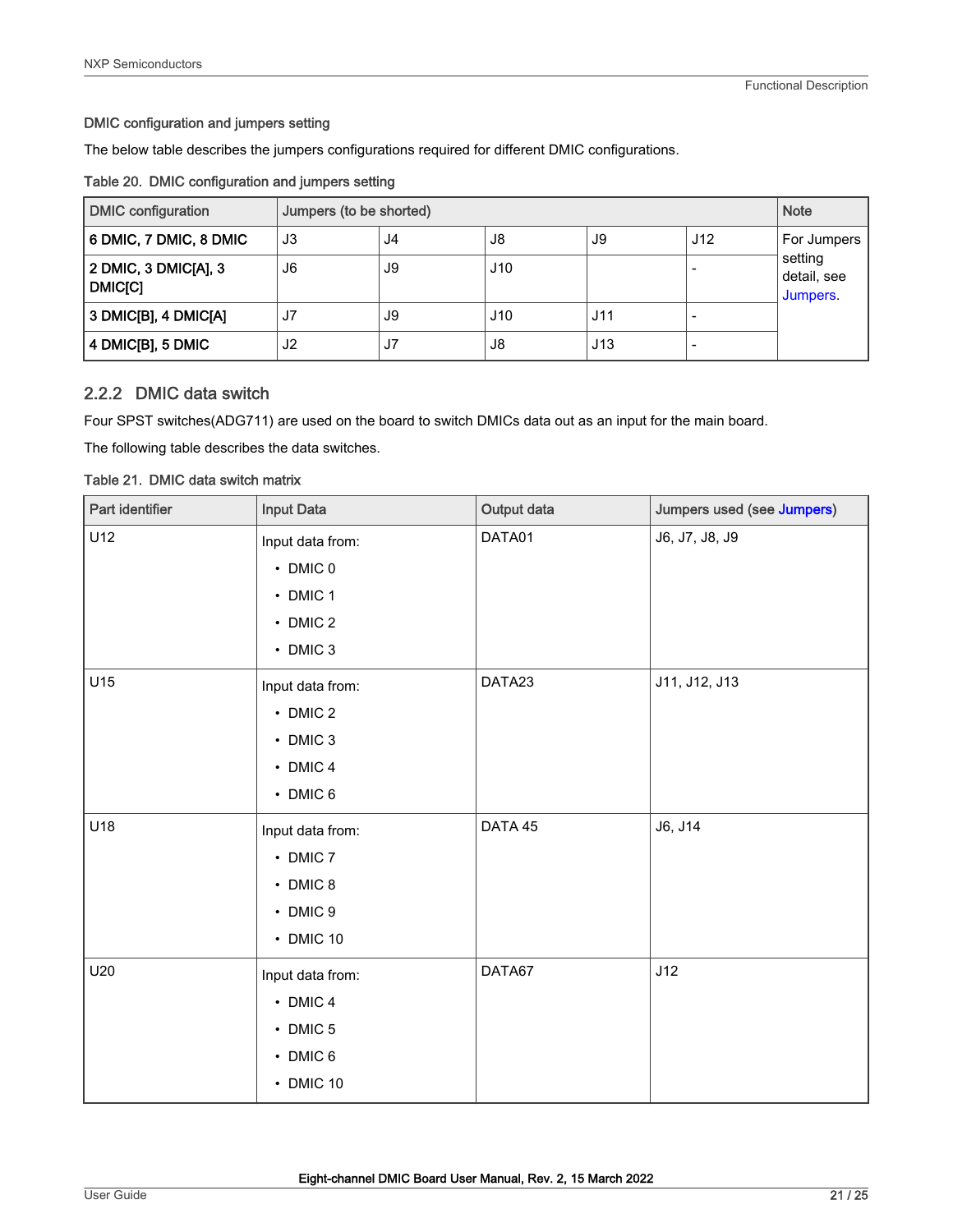# <span id="page-21-0"></span>2.2.3 DMIC clock switch

Four SPST switches (ADG711) are used to switch clocks coming from the main board as an input to different DMICs on the 8CH-DMIC board.

The following table describes the clock switches.

|  |  | Table 22. DMIC clock switch matrix |
|--|--|------------------------------------|
|  |  |                                    |

| Part identifier | Input clock                                                                                                                                                                                                                                                  | <b>Output clock</b>                                   | Jumpers used (see Jumpers) |
|-----------------|--------------------------------------------------------------------------------------------------------------------------------------------------------------------------------------------------------------------------------------------------------------|-------------------------------------------------------|----------------------------|
| U13             | Four input clocks:<br>$\cdot$ CLK01<br>$\cdot$ CLK01<br>$\cdot$ CLK01<br>• CLK01 or CLK23 [depending<br>upon Jumper J5 setting]                                                                                                                              | Clock for:<br>• DMIC0<br>• DMIC1<br>• DMIC2           | J7, J8, J9, J12            |
| U16             | Four input clocks:<br>$\cdot$ CLK01<br>• CLK01 or CLK23 [depending<br>upon Jumper J5 setting]<br>• CLK01 or CLK23 [depending<br>upon Jumper J5 setting]<br>• CLK45 [depending upon J14<br>jumper setting]                                                    | Clock for:<br>• DMIC3<br>• DMIC4                      | J6, J11, J12               |
| U19             | Four input clocks:<br>• CLK45 [depending upon J14<br>and J15 jumpers setting]<br>• CLK23 [Or CLK01 depending<br>upon J5 jumper setting]<br>• CLK67 [depending upon J14<br>and J15 jumpers setting]<br>• CLK23 [Or CLK01 depending<br>upon J5 jumper setting] | Clock for:<br>• DMIC5<br>• DMIC6<br>• DMIC7           | J12, J10, J13, J12         |
| U21             | Four input clocks:<br>• CLK23 [Or CLK01 depending<br>upon J5 jumper setting]<br>• CLK23 [Or CLK01 depending<br>upon J5 jumper setting]<br>• CLK45 [depending upon J14<br>and J15 jumpers setting]<br>• CLK67 [depending upon J14<br>and J15 jumpers setting] | Clock for:<br>$\cdot$ DMIC 8<br>• DMIC 9<br>• DMIC 10 | J13, J6, J12               |

#### 2.2.3.1 Clock configuration jumper settings

The following table describes the different clock configurations depending upon J5, J14, and J15 jumper settings.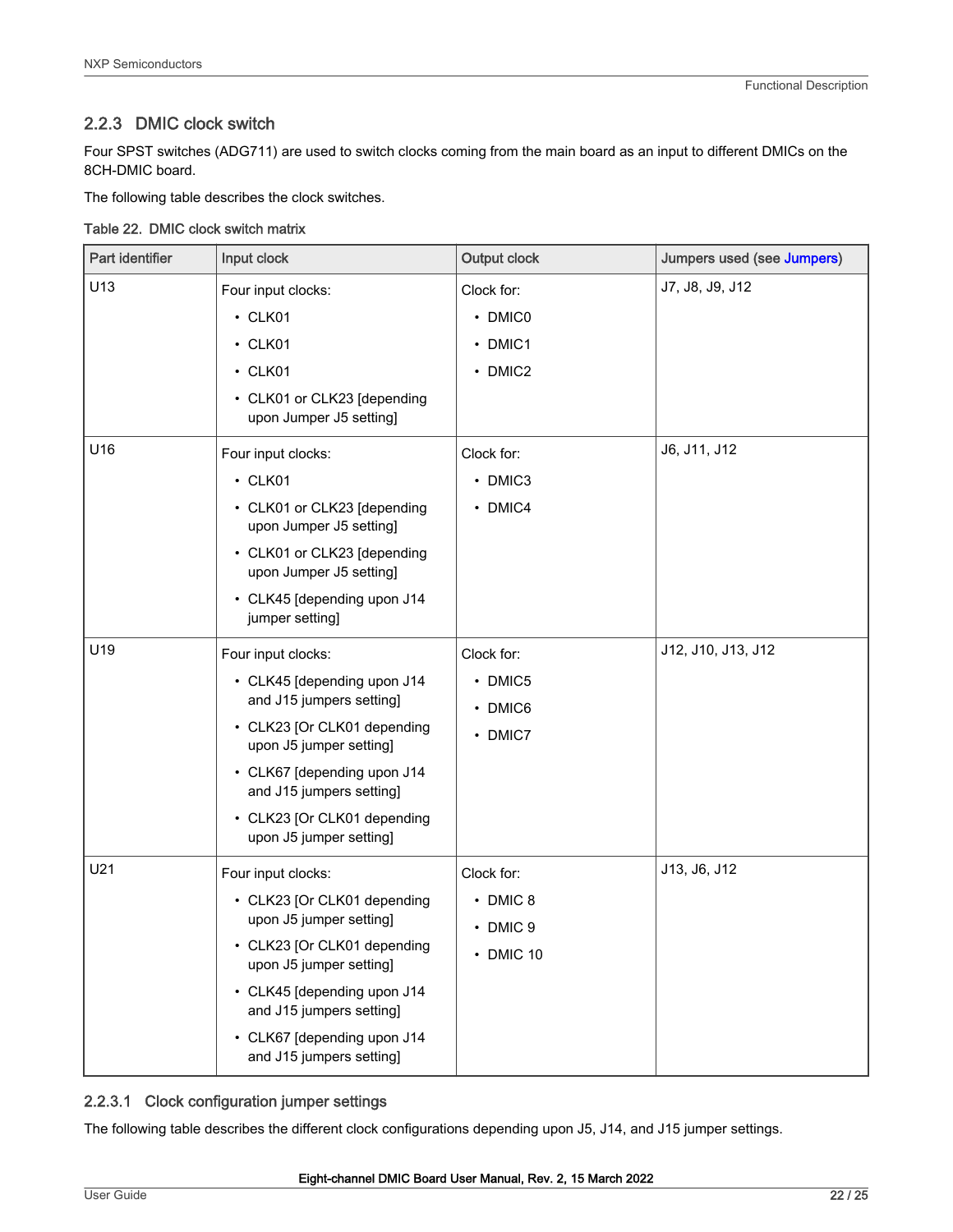| Clock In          | 000               | 001               | 010               | 011               | 100       | 101       | 110       | 111       |
|-------------------|-------------------|-------------------|-------------------|-------------------|-----------|-----------|-----------|-----------|
|                   | Config 1          | Config 2          | Config 3          | Config 4          | Config 5  | Config 6  | Config 7  | Config 8  |
|                   | $J5:2-3$          | $J5:2-3$          | $J5:2-3$          | $J5:2-3$          | $J5:1-2$  | $J5:1-2$  | $J5:1-2$  | $J5:1-2$  |
|                   | $J14:2-3$         | $J14:2-3$         | $J14:1-2$         | $J14:1-2$         | $J14:2-3$ | $J14:2-3$ | $J14:1-2$ | $J14:1-2$ |
|                   | $J15:2-3$         | $J15:1-2$         | $J15:2-3$         | $J15:1-2$         | $J15:2-3$ | $J15:1-2$ | $J15:2-3$ | $J15:1-2$ |
| CLK01             | CLK01             | CLK01             | CLK01             | CLK01             | CLK01     | CLK01     | CLK01     | CLK01     |
| CLK <sub>23</sub> | CLK <sub>23</sub> | CLK <sub>23</sub> | CLK <sub>23</sub> | CLK <sub>23</sub> | CLK01     | CLK01     | CLK01     | CLK01     |
| CLK45             | CLK45             | CLK45             | CLK01             | CLK01             | CLK45     | CLK45     | CLK01     | CLK01     |
| CLk67             | CLk67             | CLK45             | CLk67             | CLK01             | CLk67     | CLK45     | CLk67     | CLK01     |

#### <span id="page-22-0"></span>Table 23. Clock configuration jumper settings

#### NOTE

When using the 8CH-DMIC board with the i.MX RT600 EVK (MIMXRT685-AUD-EVK) board, the codec device on the MIMXRT685-AUD-EVK board must have the MCLK clock frequency reduced to 4.096 MHz and the Input Sample Rate (LRCK) must be reduced to 16 kHz. This change in clock frequency and LRCK maintains compliance of the MIMXRT685-AUD-EVK board with mandatory FCC and EU EMC limitations. Failure to do so will cause the MIMXRT685-AUD-EVK board to exceed FCC and EU EMC limits. It is the responsibility of the end user to comply with this requirement. The end user assumes all responsibility for not complying with this requirement.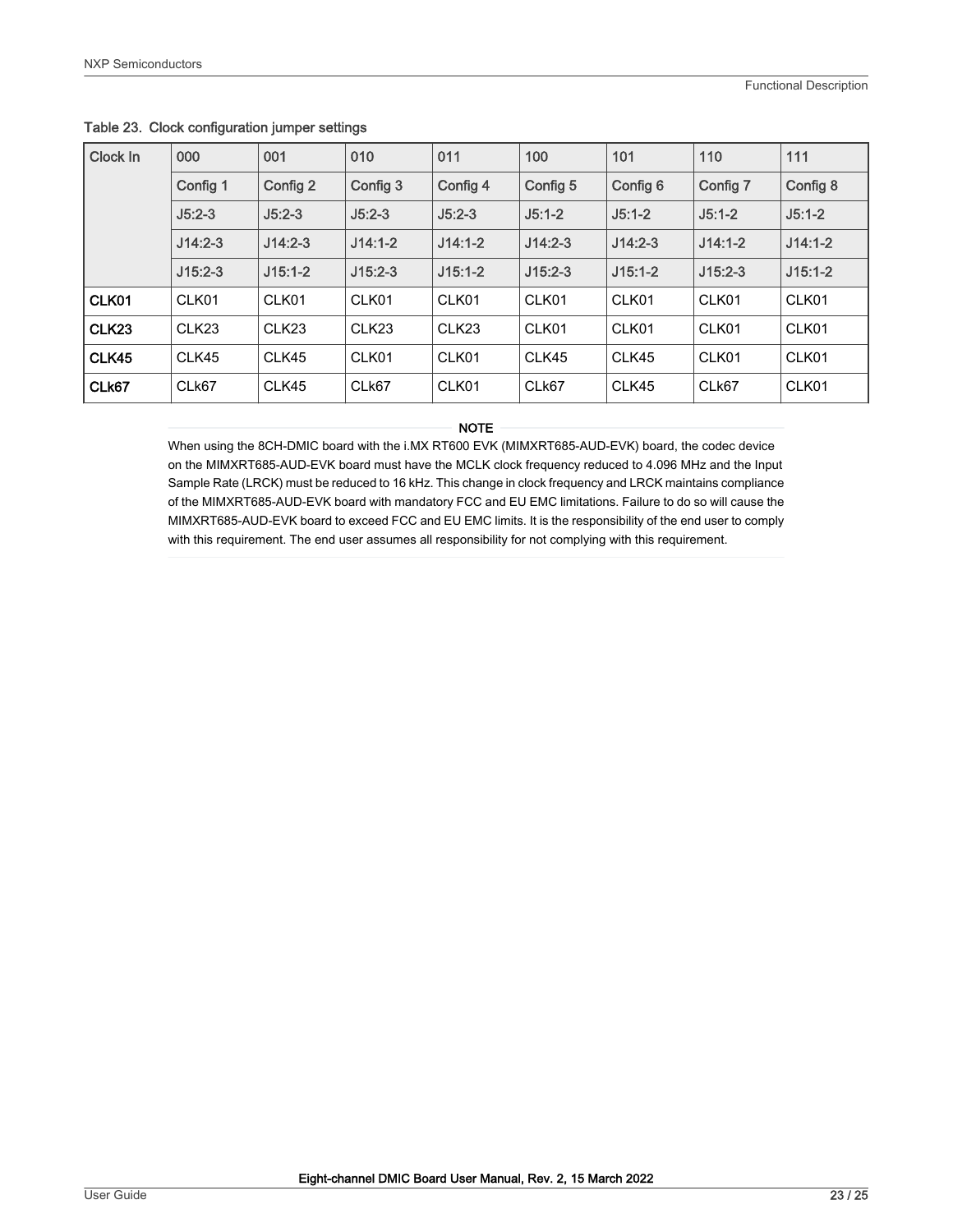# <span id="page-23-0"></span>Appendix A Revision history

The table below summarizes the revisions to this document.

#### Table 24. Revision history

| <b>Revision</b> | Date                | Topic cross-reference                         | Change description      |
|-----------------|---------------------|-----------------------------------------------|-------------------------|
| Rev. 2          | 15 March 2022       | <b>Clock configuration jumper</b><br>settings | Added note.             |
| Rev. 1          | 12 January 2022   - |                                               | Initial public release. |